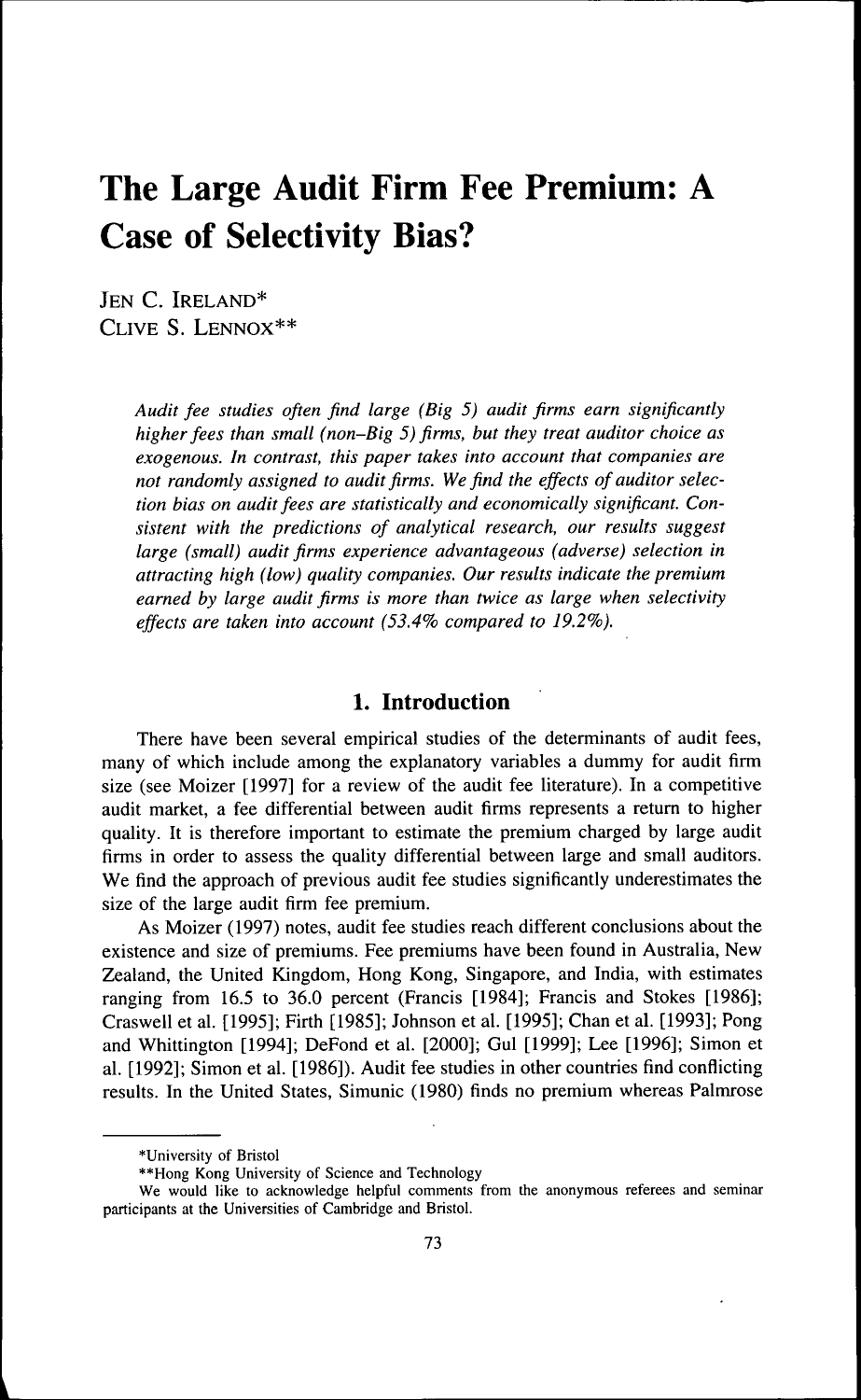# 74 JOURNAL OF ACCOUNTING, AUDITING & FINANCE

(1986) and Simon and Francis (1988) find premiums of 16-17 percent. In Canada, Chung and Lindsay (1988) find no premium while Anderson and Zeghal (1994) find premiums for small clients only. Other studies find no premiums in Malaysia (Simon et al. [1992]), Norway (Firth [1997]), the Netherlands (Langendijk [1997]), and South Africa (Simon [1995]). All these studies test for a fee premium by including among the explanatory variables a dummy for audit firm size. However, it is invalid to treat the auditor size dummy as exogenous because companies are not randomly assigned to audit firms. Although we observe the fees companies pay to their chosen audit firms, we do not observe the fees they would have paid to audit firms of alternative size.

This paper controls for the effects of auditor selection on the estimated fee premium using a two-stage model. In the first stage, we model UK companies' selection of audit firms. In the second stage, we estimate audit fee models in order to determine the effects of selectivity on the estimated premium. Our estimated fee premium before controlling for selectivity is 19.2 percent, similar to the 24 percent premium estimated by Pong and Whittington (1994) for the United Kingdom. However, the estimated premium is more than twice as large (53.4%) when we account for auditor selection. If selectivity effects are ignored the estimated premium is biased downwards because large auditors' clients pay lower fees than randomly selected clients would pay to large auditors. This is consistent with high quality companies selecting large audit firms and paying lower fees because they require less audit work (Titman and Trueman [1986]; Thornton and Moore [1993]).

Extant theory and empirical research suggest it is appropriate to treat auditor choice as endogenous, as we do in this paper. Titman and Trueman (1986) and Datar et al. (1991) present signalling models in which high quality companies prefer more accurate auditors. Empirical studies of auditor choice start from the premise that companies choose whether to hire large or small audit firms (Francis and Wilson [1988]; Johnson and Lys [1990]; DeFond [1992]; Firth and Smith [1992]). The endogenous treatment of auditor choice in these papers contrasts with its exogenous treatment in extant audit fee research.

In addition to estimating the effects of auditor selection bias, our paper differs from prior research in two respects. First, we include some variables in the auditor choice model but exclude them from the audit fee model in order to provide power for our selectivity tests. The variables we use are the proportion of board members who are nonexecutives and board members' affiliations with audit firms. Although previous auditor choice studies do not include these variables, we find they are significantly associated with audit firm size. In particular, a company is more likely to select a large audit firm when the board consists of a high proportion of nonexecutives and when board members are affiliated with large audit firms. Second, the selectivity adjustment is sensitive to departures from the assumption that audit fee residuals are normally distributed (Maddala [1983]). We find log transformations do not result in normally distributed residuals whereas rank transformations do. We therefore use rank-transformations whereas most audit fee studies (which do not rely so heavily on the normality assumption) use log transformations.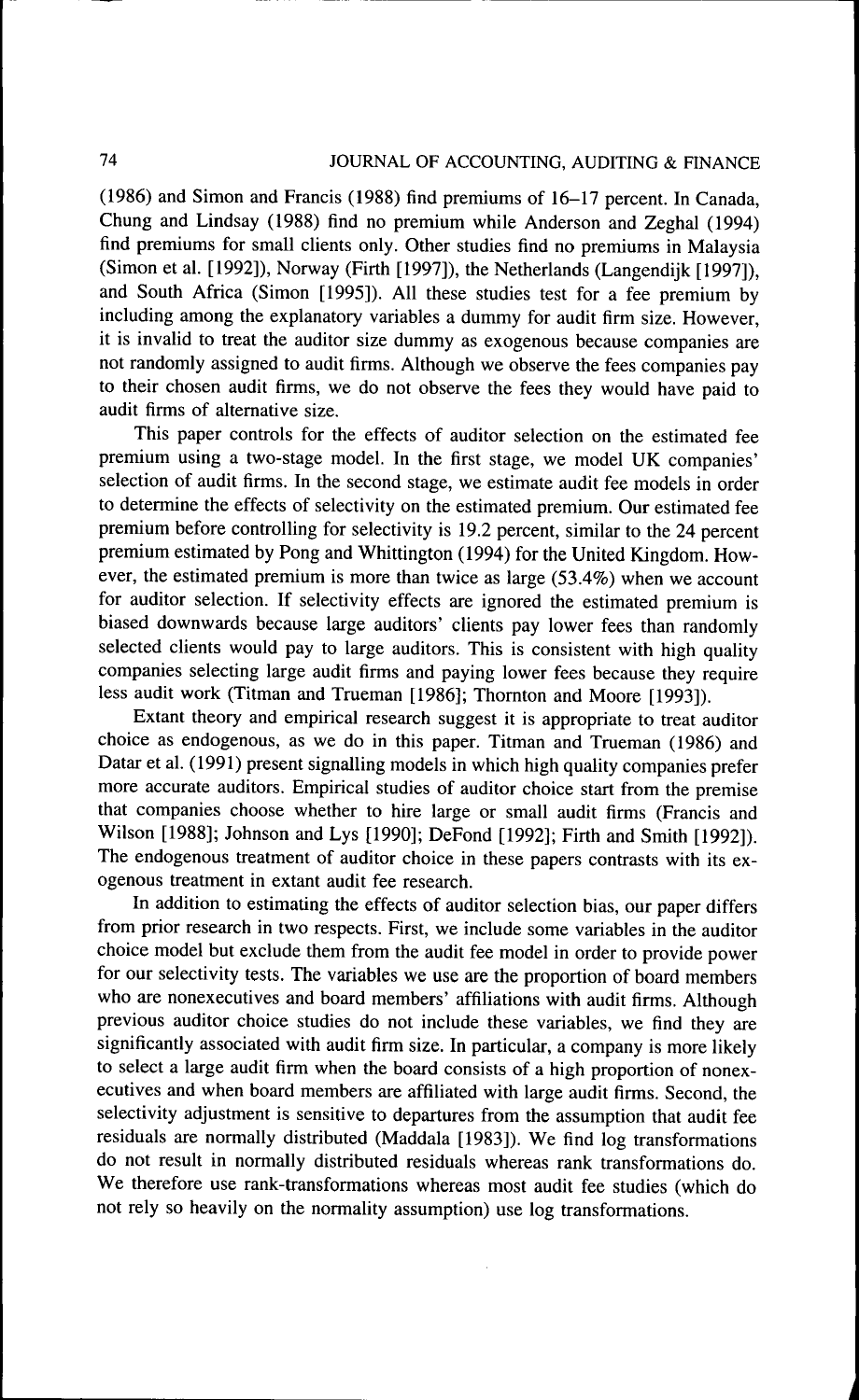Section 2 details the economic intuition underlying selectivity bias and describes the auditor selection and audit fee models estimated in the paper. Section 3 outlines the data and Section 4 evaluates the impact on audit fees of audit firm size and selectivity bias.

# 2. Model Specification

# **2.1 Estimating the Large Audit Firm Fee Premium**

#### *2.1.1 IGNORING AUDITOR SELECTION EEFECTS*

Previous studies examine the determinants of audit fees (AF,) by assuming a model of the following form:

$$
AF_i = \beta_0 + \beta_1' X_i + \beta_2' Z_i + \beta_3 \text{AUD}_i + u_i. \tag{1}
$$

The  $X_i$  variables capture the effects of client characteristics on audit fees, while the  $Z<sub>i</sub>$  variables capture the effects of auditor characteristics other than size. The effects of audit firm size are captured using a dummy variable  $(AUD_i)$ , which equals one if company  $i$  selects a Big 5 auditor and equals zero if company  $i$  selects a non-Big 5 auditor. Studies often find positive and statistically significant coefficients on audit firm size ( $\hat{\beta}_3 > 0$ ) and conclude there is a large audit firm fee premium. However,  $\hat{\beta}_3$  is potentially a biased estimate of the premium since AUD, is endogenous. In particular, clients choose whether to hire large or small audit firms. We find  $\hat{\beta}_3$  in equation (1) significantly understates the true size of the large audit firm fee premium  $(\hat{\beta}_3 < \beta_3)$ .

Equation (1) hypothesizes that audit firms of different sizes charge different fees. Under laboratory conditions, we would test this hypothesis by comparing the fees that all companies would pay to both large and small audit firms. In practice, however, we only observe the fees companies are charged by their selected audit firms. We do not observe the fees companies would pay if they selected audit firms of different size classes.

In order to understand the economic intuition for why auditor selection biases the estimated premium, it is important to understand that client characteristics affect both fees and audit firm choice. Some client characteristics are readily observable and can be directly controlled for. For example, large companies tend to hire large audit firms and also tend to pay high audit fees. If observable factors such as client size are included in the set of  $X_i$  variables (eq. [1]), they will not cause  $\hat{\beta}_3$  to be biased. Although we can directly control for many client characteristics, characteristics that are not observable to the academic researcher may affect both fees and auditor choice and thereby cause bias.

In order to see how auditor selection biases the estimated premium, consider eq. (2), which is an auditor choice probit model.

$$
AUD_i^* = \gamma_0 + \gamma_1' X_i + \gamma_2' Y_i + \nu_i,\tag{2}
$$

where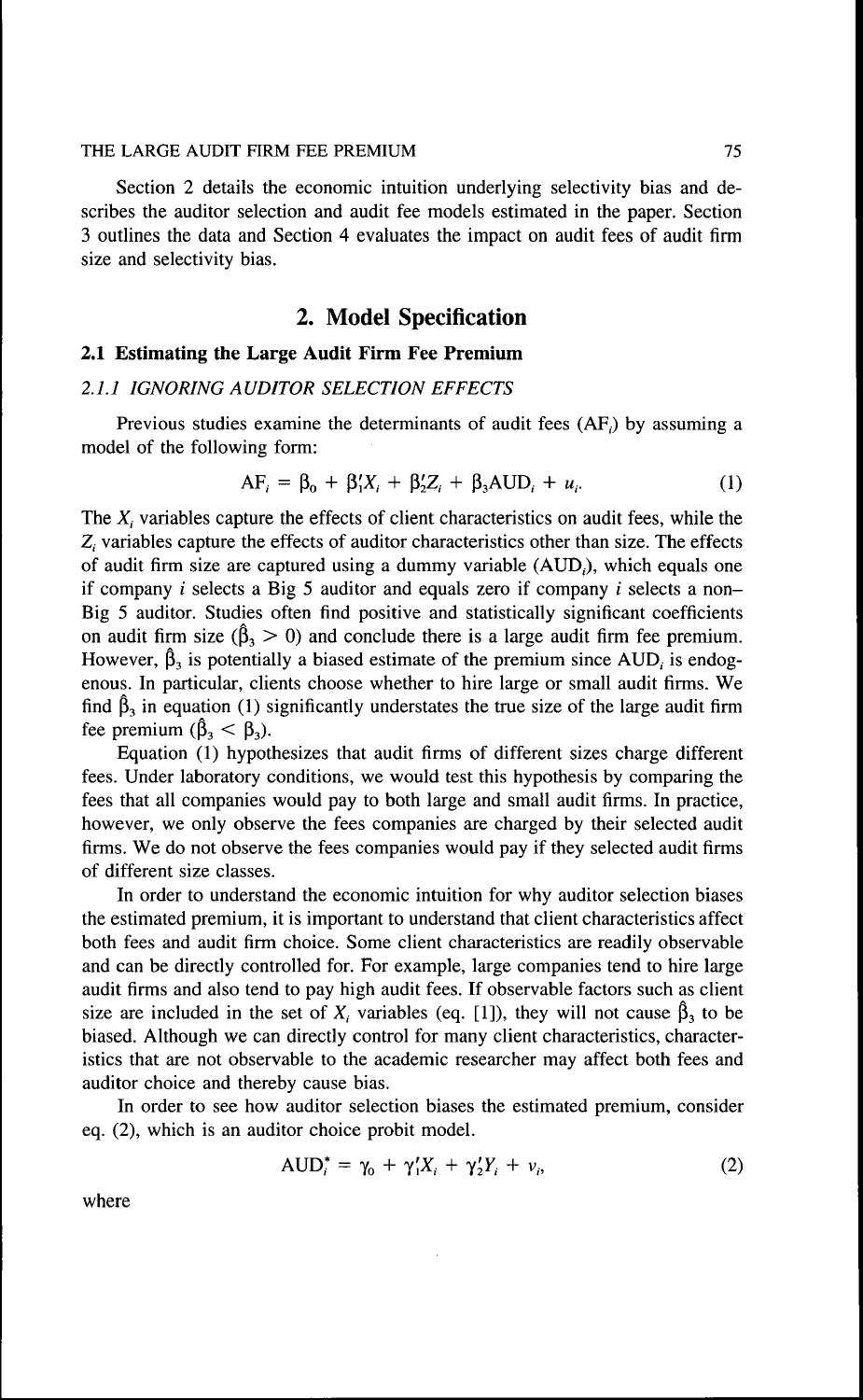$AUD_i = 1$  if  $AUD_i^* > 0$  $AUD_i = 0$  otherwise

In eqs. (1) and (2), the  $X_i$  variables affect both audit fees and auditor selection. In contrast, the  $Z_i$  and  $Y_i$  variables affect only audit fees and auditor selection, respectively. If unobservable client characteristics affect both auditor choice  $(v_i)$  and audit fees  $(u_i)$ , then  $E(u,v_i) \neq 0$ . This implies  $E(u_i \text{AUD}_i) \neq 0$  and so  $\hat{\beta}_i \neq \beta_i$ . In other words, the fee premium in eq. (1) is estimated with bias if AUD, is endogenous.

We can sign the expected direction of the bias if we make assumptions about how unobserved client characteristics affect auditor choice  $(v_i)$  and audit fees  $(u_i)$ . The quality of internal accounting controls and management integrity are potentially important characteristics that are unobservable to the researcher. These quality characteristics bias the estimated premium if they simultaneously affect auditor choice and audit fees. Analytical studies indicate high-quality companies are more likely to hire large audit firms and are more likely to pay low audit fees. Titman and Trueman (1986) show high-quality companies are more likely to hire large audit firms for signaling reasons. Similarly, Thornton and Moore (1993) argue that companies with strong internal controls are more likely to choose high-quality auditors. Thornton and Moore (1993) predict that audit fees are negatively associated with internal control strength, which is consistent with auditors doing less substantive testing when internal controls are strong. Statement of Auditing Standards 400 states "where tests of control provide satisfactory evidence as to the effectiveness of accounting and internal control systems, the extent of relevant substantive procedures may be reduced" (Auditing Practices Board [1995]).

According to these arguments, high quality companies are simultaneously more likely to hire large audit firms and pay lower audit fees  $[E(u,v)] < 0$ . From eqs. (1) and (2),  $E(u_i v_i) < 0$  implies  $E(u_i A UD_i) < 0$  and so  $\beta_3 < \beta_3$ . In this case, a comparison of fees paid by large and small auditors' clients biases downward the estimated fee premium in eq. (1).

# *2.1.2 CONTROLLING FOR AUDITOR SELECTION EFFECTS*

We employ the two-step procedure of Heckman (1979) to control for selection effects. First, we estimate a probit auditor selection model and use the results to generate inverse Mills ratios (these are discussed later in the paper). Next, we include the inverse Mills ratios in audit fee regressions for large and small auditors' clients in order to correct for selectivity bias. Our results show the estimated fee premium is significantly biased downward if the inverse Mills ratios are omitted from the regressions.

To simplify notation, the auditor selection model (eq. [2]) is written as

$$
AUD_i^* = \gamma_0 + \gamma_1' X_i + \gamma_2' Y_i + \nu_i \equiv \gamma' W_i + \nu_i,
$$
\n(3)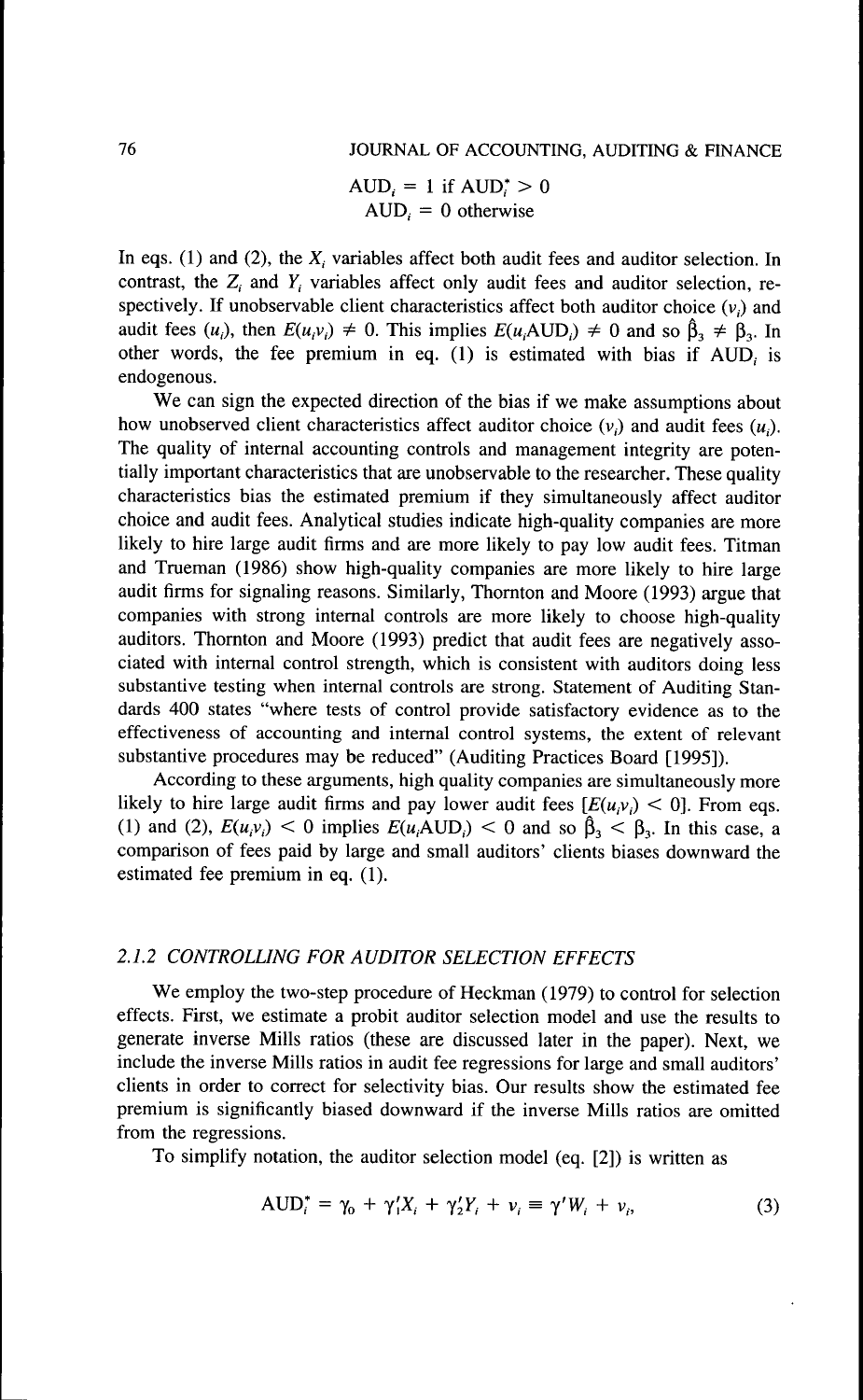where  $\gamma' \equiv [\gamma_0:\gamma';\gamma_2']$  and  $W_i \equiv [1:X,:Y_i]$ .

The audit fee models for large and small audit auditors' clients are

$$
AF_{1i} = \beta_{10} + \beta'_{11}X_i + \beta'_{12}Z_i + u_{1i}, \tag{4}
$$

$$
AF_{0i} = \beta_{00} + \beta'_{01}X_i + \beta'_{02}Z_i + u_{0i},
$$
 (5)

where  $AF_{1i}$  and  $AF_{0i}$  are the fees company *i* would pay to large or small audit firms, respectively. Recall that only one of  $AF_{1i}$  and  $AF_{0i}$  is observed for each company *i,* depending on whether the company chooses a large or small auditor. Our selectivity corrections (discussed later) control for the fact that we do not observe the fees companies would have paid if they had chosen audit firms of alternative size. From eqs.  $(4)$  and  $(5)$ , our estimate of the large audit firm fee premium is  $\hat{\beta}_{10} - \hat{\beta}_{00}$ . If there is a large audit firm fee premium, the intercept in eq. (4) is bigger than the intercept in eq. (5) (i.e.,  $\hat{\beta}_{10} > \hat{\beta}_{00}$ ).

Unlike eq. (1) and most previous studies, eqs. (4) and (5) do not impose the restriction that the coefficients on the  $X_i$  and  $Z_i$  variables are the same for large and small audit firms (i.e., we do not impose the restriction that  $\beta'_{11} = \beta'_{01}$  and  $\beta'_{12} = \beta'_{02}$ . We assume the error terms in eqs. (4), (5) and (3)  $(u_{1i}, u_{0i},$  and  $v_i)$  have a trivariate normal distribution, with mean vector zero and covariance matrix:

$$
\Omega = \begin{bmatrix} \sigma_1^2 & \sigma_{10} & \sigma_{1v} \\ \sigma_{10} & \sigma_0^2 & \sigma_{0v} \\ \sigma_{1v} & \sigma_{0v} & \sigma_v^2 \end{bmatrix}.
$$

We show why simple regressions of eqs. (4) and (5) can result in selectivity bias by taking conditional expectations:

$$
E[AF_{1i} \mid \text{AUD}_i = 1] = \beta_{10} + \beta'_{11}X_i + \beta'_{12}Z_i + E[u_{1i} \mid \text{AUD}_i = 1],
$$
  

$$
E[AF_{0i} \mid \text{AUD}_i = 0] = \beta_{00} + \beta'_{01}X_i + \beta'_{02}Z_i + E[u_{0i} \mid \text{AUD}_i = 0].
$$

If auditor choice is systematically correlated with audit fees, the conditional means for audit fees and error terms are not equal to their unconditional means:

$$
E[AF_{1i} \mid \text{AUD}_i = 1] \neq E[AF_{1i}] \Leftrightarrow E[u_{1i} \mid \text{AUD}_i = 1] \neq E[u_{1i}] = 0,
$$
  

$$
E[AF_{0i} \mid \text{AUD}_i = 0] \neq E[AF_{0i}] \Leftrightarrow E[u_{0i} \mid \text{AUD}_i = 0] \neq E[u_{0i}] = 0.
$$

In this case, large (small) auditors' clients pay different fees on average than randomly selected companies would pay to large (small) auditors. Equations (4) and (5) result in a biased estimate of the large audit firm fee premium ( $\hat{\beta}_{10} - \hat{\beta}_{00}$ ) if

 $E[AF_{1i} \mid AUD_i = 1] - E[AF_{0i} \mid AUD_i = 0] \neq E[AF_{1i}] - E[AF_{0i}],$ 

or equivalently, if

<sup>1.</sup> An exception is Pong and Whittington (1994) who control for coefficient differences by including interaction terms between the auditor size dummy and the other explanatory variables. However, Pong and Whittington (1994) do not control for auditor selection effects.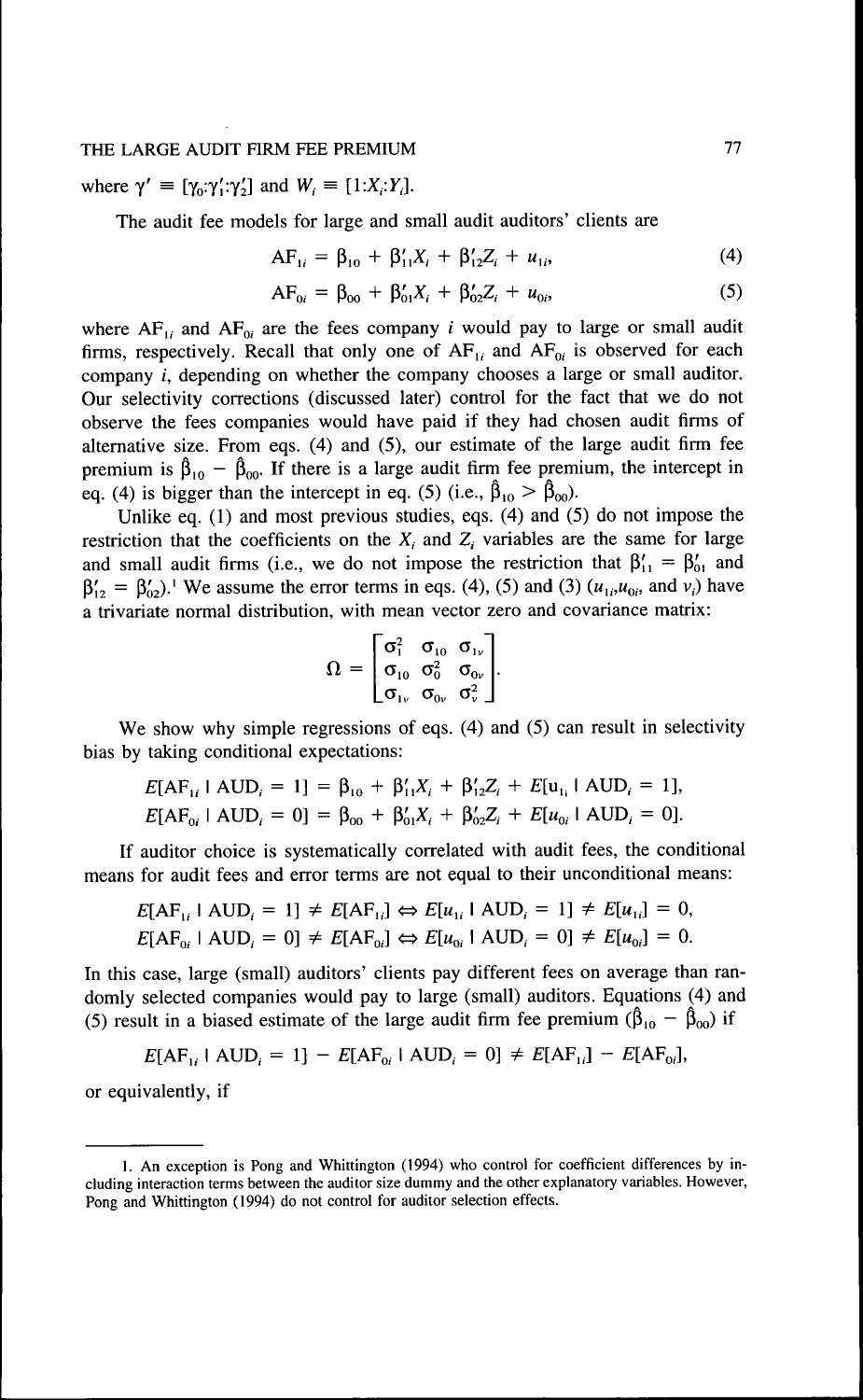$$
E[u_{1i} \mid \text{AUD}_i = 1] - E[u_{0i} \mid \text{AUD}_i = 0] \neq 0.
$$

We control for the effects of selection bias by estimating the following fee models for large and small audit firms:

$$
AF_{1i} = \beta_{10} + \beta'_{11}X_i + \beta'_{12}Z_i + \sigma_{1u}\lambda_{1i} + e_{1i}, \qquad (6)
$$

$$
AF_{0i} = \beta_{00} + \beta'_{01}X_i + \beta'_{02}Z_i + \sigma_{0u}\lambda_{0i} + e_{0i},
$$
\n(7)

where

$$
\sigma_{1u}\lambda_{1i} \equiv \sigma_{1u} \frac{\phi(\gamma'W_i)}{\Phi(\gamma'W_i)} = E[u_{1i} \mid \text{AUD}_i = 1],
$$
  
\n
$$
\sigma_{0u}\lambda_{0i} \equiv \sigma_{0u} \frac{\phi(\gamma'W_i)}{1 - \Phi(\gamma'W_i)} = E[u_{0i} \mid \text{AUD}_i = 0],
$$
  
\n
$$
\sigma_{1u} \equiv \frac{\sigma_1^2 - \sigma_{10}}{\sigma_i}, \sigma_{0u} \equiv \frac{\sigma_0^2 - \sigma_{10}}{\sigma_i}, \text{ and } \sigma_i^2 \equiv \text{var}(u_{1i} - u_{0i}).
$$

The functions  $\phi$  and  $\Phi$  are the standard normal probability density function and the cumulative distribution function, respectively. The key difference between eqs. (4) and (5) and eqs. (6) and (7) is the latter include inverse Mills ratios ( $\lambda_{1i}$  and  $\lambda_{0i}$ ) in order to control for the effects of auditor selection.

In the first stage, we construct inverse Mills ratios ( $\lambda_{1i}$  and  $\lambda_{0i}$ ) using the results from the auditor choice model (eq. [3]). In the second stage, we estimate audit fee models which include the inverse Mills ratios in eqs. (6) and (7). As a result, the conditional and unconditional expected error terms in eqs. (6) and (7) equal zero:

$$
E[e_{1i} \mid \text{AUD}_i = 1] = E[e_{1i}] = E[e_{0i} \mid \text{AUD}_i = 0] = E[e_{0i}] = 0.
$$

The estimated large audit firm fee premium  $(\hat{\beta}_{10} - \hat{\beta}_{00})$  in eqs. (6) and (7) is unbiased, since

$$
E[e_{1i} \mid \text{AUD}_i = 1] - E[e_{0i} \mid \text{AUD}_i = 0] = 0.
$$

We can now explain the economic intuition underlying the signs of the coefficients on the Mills ratios. We hypothesize that large auditors' clients are of higher than average quality and therefore pay lower than average fees (Titman and Trueman [1986]; Thornton and Moore [1993]). If large auditors' clients pay lower fees than randomly selected companies would pay to large auditors:

$$
E[\mathbf{AF}_{1i} \mid \mathbf{AUD}_{i} = 1] < E[\mathbf{AF}_{1i}] \Leftrightarrow \sigma_{1u} \lambda_{1i} = E[u_{1i} \mid \mathbf{AUD}_{i} = 1] < E[e_{1i}] = 0.
$$

Similarly, we hypothesize that small auditors' clients are of lower than average quality and therefore pay higher than average fees. If small auditors' clients pay higher fees than randomly selected companies would pay to small auditors:

$$
E[\text{AF}_{0i} \mid \text{AUD}_i = 0] > E[\text{AF}_{0i}] \Leftrightarrow \sigma_{0u} \lambda_{0i} = E[u_{0i} \mid \text{AUD}_i = 0] > E[e_{0i}] = 0.
$$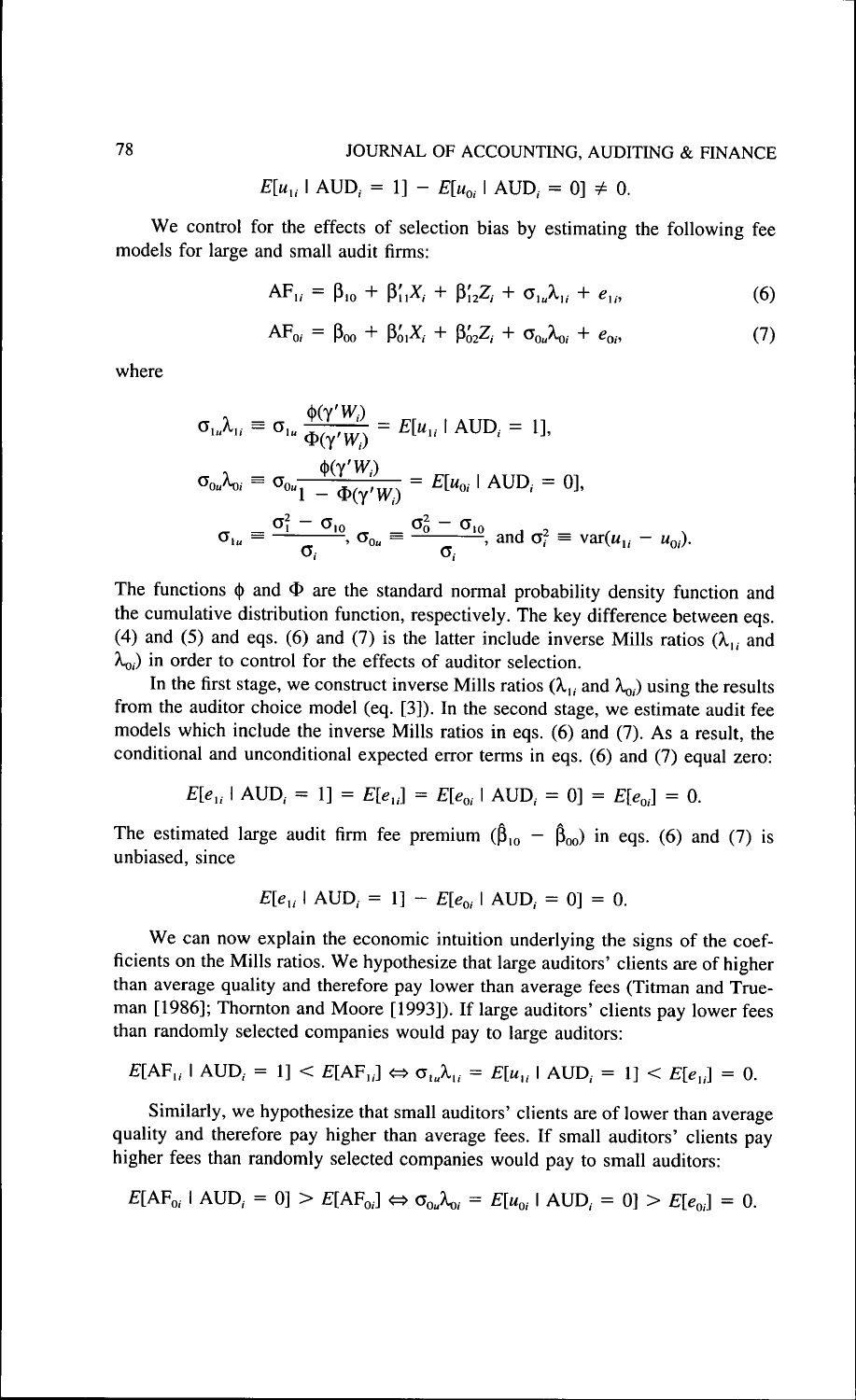## **Variable Definitions**

|                                                                   | <i>Panel A.</i> Variables $(X_i)$ in both the auditor selection and audit fee models |  |  |  |
|-------------------------------------------------------------------|--------------------------------------------------------------------------------------|--|--|--|
| ASS.                                                              | Assets employed (£000)                                                               |  |  |  |
| SA,                                                               | Sales turnover (£000)                                                                |  |  |  |
| SIC.                                                              | Number of SIC codes                                                                  |  |  |  |
| DS.                                                               | Number of domestic (United Kingdom) subsidiaries                                     |  |  |  |
| OS,                                                               | Number of overseas subsidiaries                                                      |  |  |  |
| $= 1$ if the company made a loss during the past 3 years<br>LOSS. |                                                                                      |  |  |  |
|                                                                   | $= 0$ otherwise                                                                      |  |  |  |
| G,                                                                | Preference capital + subordinated debt + loan capital + short-term borrowings        |  |  |  |
|                                                                   | Capital employed $+$ short-term borrowing $-$ intangibles                            |  |  |  |
| BUSY.                                                             | $= 1$ if year-end is between December 1 and March 31                                 |  |  |  |
|                                                                   | $= 0$ otherwise                                                                      |  |  |  |
|                                                                   |                                                                                      |  |  |  |
|                                                                   | <i>Panel B:</i> Variables $(Y_i)$ in the auditor selection models only               |  |  |  |

| NX.  | Number of nonexecutive directors                                        |
|------|-------------------------------------------------------------------------|
|      | Number of directors                                                     |
| LAF. | $= 1$ if the influential director is affiliated with a large audit firm |
|      | $= 0$ otherwise                                                         |
| SAF. | $= 1$ if the influential director is affiliated with a small audit firm |
|      | $= 0$ otherwise                                                         |

*Panel C:* Variable  $(Z_i)$  in the audit fee models only

 $LON_i = 1$  if the audit office is located in London  $= 0$  otherwise

Since the inverse Mills ratios ( $\lambda_{1i}$  and  $\lambda_{0i}$ ) are both positive by definition, the two conditions above can be restated as  $\sigma_{1u} < 0$  and  $\sigma_{0u} > 0$ , respectively. This means the coefficients on the inverse Mills ratios should be negative for large auditors' clients and positive for small auditors' clients.

## **2.2 The Explanatory Variables**  $(X_i, Y_i, \text{ and } Z_i)$

Table 1 defines the explanatory variables  $(X_i, Y_i, \text{ and } Z_i)$  that we use in the auditor choice and audit fee models.

# 2.2.7 *VARIABLES (XJ INCLUDED IN BOTH THE AUDITOR CHOICE AND AUDIT FEE MODELS*

From prior research we expect auditee size, complexity and risk affect both fees and auditor selection (e.g.. Pong and Whittington [1994]). Previous studies use either assets (e.g., Craswell et al. [1995]) or sales turnover (e.g., Chan et al. [1993]) or both (Pong and Whittington [1994]) to control for client size. We use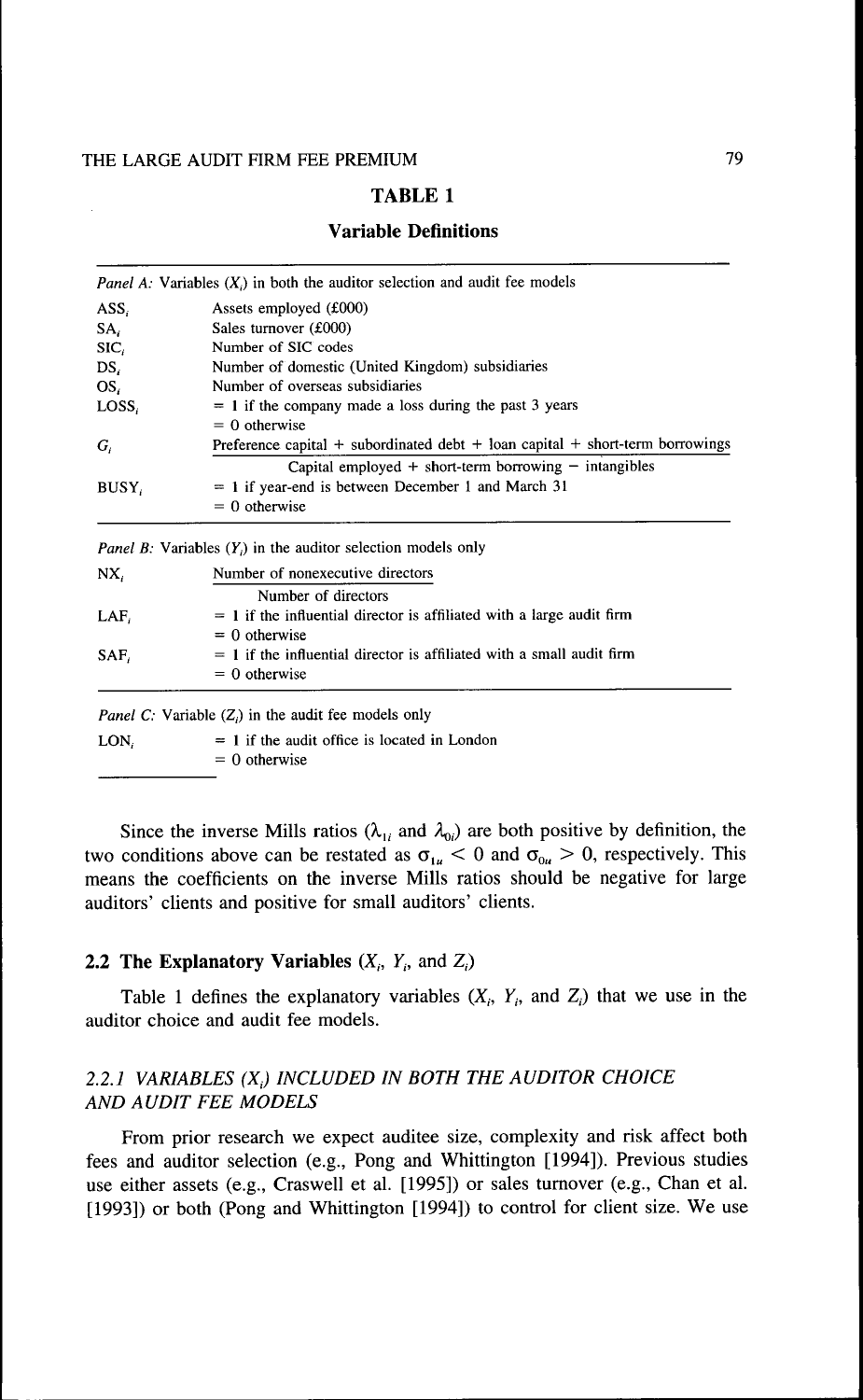both assets  $(ASS<sub>i</sub>)$  and sales  $(SA<sub>i</sub>)$ , as each represents a different dimension of size (Pong and Whittington [1994]). Fees likely reflect both turnover and assets, as audit work involves the examination of both transactions during the year (reported in the profit and loss account and cash flow statement) and year-end balances (reported in the balance sheet). We expect large companies hire large audit firms more often than small audit firms and large companies pay higher fees.

A more complex or more risky auditee requires more audit work. Risk and complexity are in some ways closely linked as a more complex auditee poses higher risk, although risk may also arise from other sources.<sup>2</sup> Again, there are several dimensions of complexity and risk that may be measured. One complexity measure is the number of business areas in which the auditee operates. We capture this using the number of clients' main SIC (Standard Industry Classification) codes (SIC,). The existence of subsidiary companies increases complexity as consolidated accounts must be audited. Hence, we include among our explanatory variables the number of subsidiary companies located in the United Kingdom (DS,) and overseas  $(OS_i)$ .

Gearing  $(G_i)$  is included as a risk measure, as companies often fail through cash flow problems and binding bond covenants. Profitability is another measure of auditee risk. As in previous studies, we define a loss dummy (LOSS,) equal to one if the company makes a loss in the past three years. We hypothesize these risk variables are positively associated with audit fees. On the other hand, the hypothesized relation between client risk and auditor size is ambiguous. More risky companies may hire large audit firms in order to reduce agency costs (Francis and Wilson [1988]; DeFond [1992]). On the other hand, large audit firms may be reluctant to accept high-risk clients because of the potential damage to their reputations or because of the threat of litigation (Krishnan and Krishnan [1997]).

We also include a dummy  $(BUSY_i)$  for the so-called "busy period" of accounting firms, namely client year-ends falling between December 1 and March 31, inclusive.

## *2.2.2 VARIABLES (Y,) INCLUDED IN THE AUDITOR SELECTION MODELS ONLY*

In order to identify the effects of selectivity bias (as captured by the  $\sigma_{1u} \lambda_{1i}$  and  $\sigma_{0\mu}\lambda_{0i}$  terms), it is important to include some variables in the auditor choice model, but to exclude them from the audit fee models. The  $Y_i$  variables that fulfill this role are defined in Table *\.*

We hypothesize audit firm size is positively associated with the proportion of directors who are nonexecutives (NX,) for at least two reasons. First, nonexecutive directors may have stronger preferences than executives for high quality (large)

<sup>2.</sup> One example would be the integrity of management.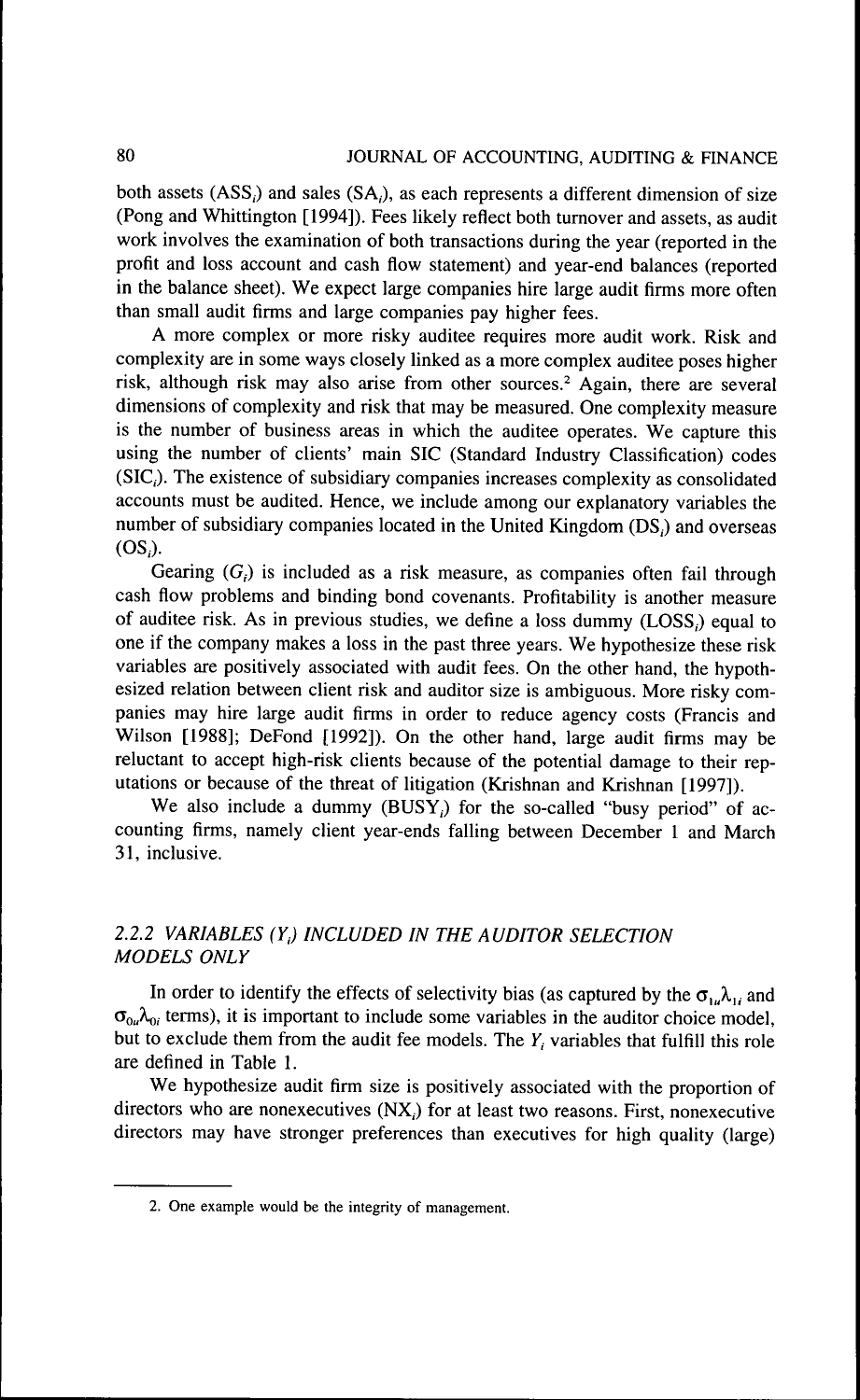audit firms. Second, companies with high demand for monitoring may have greater incentives to appoint nonexecutive directors and hire large audit firms.

We hypothesize auditor choice also depends on directors' personal affiliations with audit firms. We expect companies hire large (small) audit firms more often when directors disclose that they previously worked for large (small) auditors. Our affiliation variables equal one if the company is affiliated with a large (LAF,) or small (SAF) audit firm, respectively; otherwise they equal zero. Corporate affiliations with audit firms are discussed in more detail in Section 3.1.

# 2.2.3 VARIABLE (Z<sub>i</sub>) INCLUDED IN THE AUDIT FEE MODELS *ONLY*

We include an audit office location variable in the audit fee models but exclude it from the auditor choice models. The location variable (LON,) equals one if the audit office is located in London and zero otherwise. Prior research shows London offices charge higher audit fees compared to offices located outside of London (Chan et al. [1993]). We therefore control for the effects of audit office location on audit fees.<sup>3</sup>

# 3. Data

## **3.1 Data Sources**

Our initial sample consists of 1,543 companies registered with a UK stock exchange. Data are taken from annual reports with year-ends between March 1, 1997 and February 28, 1998, and each company appears only once in the sample. We use the PricewaterhouseCoopers Corporate Register (PCR) to identify company auditors, audit office locations, company directors and corporate affiliations with audit firms. The PCR provides information on directors' career histories and their professional qualifications.

In deciding whether companies are affiliated with audit firms, we attempt to identify for each company the director who has the strongest boardroom infiuence over audit appointments. We generally assume finance directors are most influential as they have closest contact with audit firms. If a finance director discloses that he or she previously worked for a large (small) audit firm, we expect the company will be more likely to hire a large (small) audit firm. When a director discloses past employments with both large and small audit firms, we assume the affiliation is with the most recent audit firm.

In approximately 10 percent of sample companies, finance directors are not

<sup>3.</sup> In order to estimate the effects of auditor selection bias, it is not necessary to include a variable in the audit fee model but exclude it from the auditor choice model. Not surprisingly therefore, our selectivity results are robust to dropping audit office location.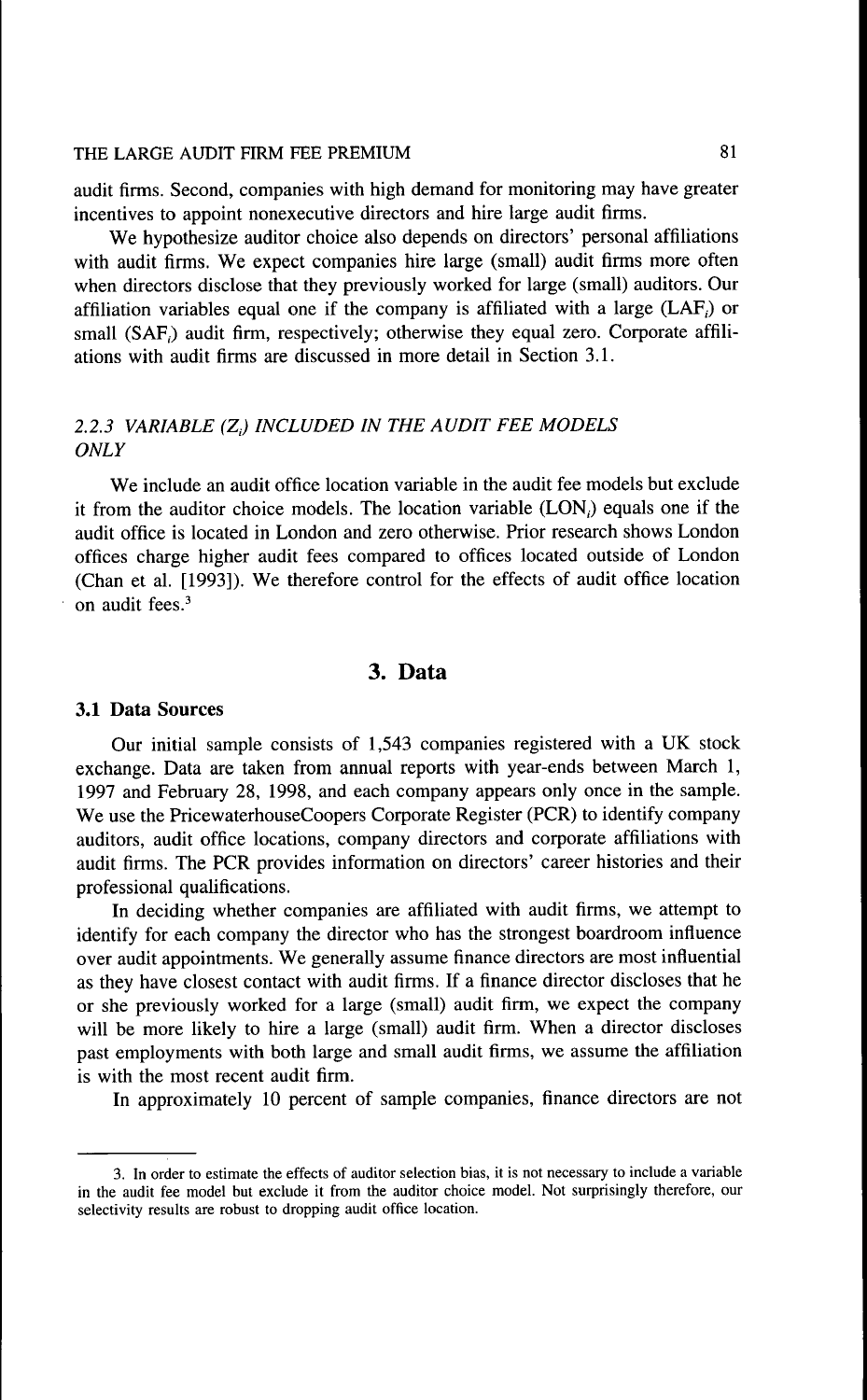## 82 JOURNAL OF ACCOUNTING, AUDITING & FINANCE

identified. In such cases we adopt the following rules for choosing the most influential directors:

- 1. We choose the company secretary, if (a) the company secretary is a qualified accountant or (b) neither the company secretary nor the CEO nor the chairman are qualified accountants. We rank the company secretary above the CEO and chairman in terms of influence, because the posts of company secretary and finance director are often carried out by the same person.
- 2. We choose the CEO, if (a) the CEO is a qualified accountant and the company secretary is either not qualified or not identified or (b) neither the CEO nor chairman are qualified accountants and the company secretary is not identified.
- 3. We choose the company chairman, if (a) the chairman is a qualified accountant and neither the CEO nor company secretary are qualified or (b) neither the CEO nor company secretary are identified.

These rules enable us to identify an influential director for each company. Since directors frequently do not disclose full career histories in the PCR, it is likely that some directors previously worked for audit firms but do not disclose this, perhaps because the employment was a long time ago or because it was for a relatively short period. We do not believe this lack of disclosure presents a serious problem since directors may disclose past audit employments more readily when personal affiliations are particularly strong."

Information on SIC codes and subsidiaries is collected from Extel. Data on audit fees, assets, sales, profits, gearing and directors (executive or nonexecutive) are from Datastream. Because of missing Datastream data for 217 companies, the final sample consists of 1,326 observations.

## **3.2 Descriptive Statistics**

Table 2 reports descriptive statistics for the dependent and explanatory variables. Audit fees  $(AF_i)$  range from a minimum of £2,000 to a maximum of £9.6m, with mean and median values of £243,000 and £73,000 respectively. Large audit firms (AUD,) are chosen by 76 percent of sample companies and 43 percent of companies are audited by offices located in London (LON,).

The mean values for assets  $(ASS_i)$  and sales  $(SA_i)$  are £343m and £519m, respectively. The means for these size variables are much larger than their medians (£28m and £61m, respectively) as there are relatively few very large companies. The number of main SIC codes  $(SIC<sub>i</sub>)$  ranges from one to ten and there is also a considerable range in the number of domestic  $(DS_i)$  and overseas subsidiaries  $(OS_i)$ .

<sup>4.</sup> We have no reason to believe that measurement error is correlated with auditor choice, so we feel that bias is unlikely to be a problem. A potentially more important problem is that measurement error may increase coefficient standard errors. However, our affiliation variables have statistically significant effects on auditor choice, indicating that lack of precision is not a serious problem.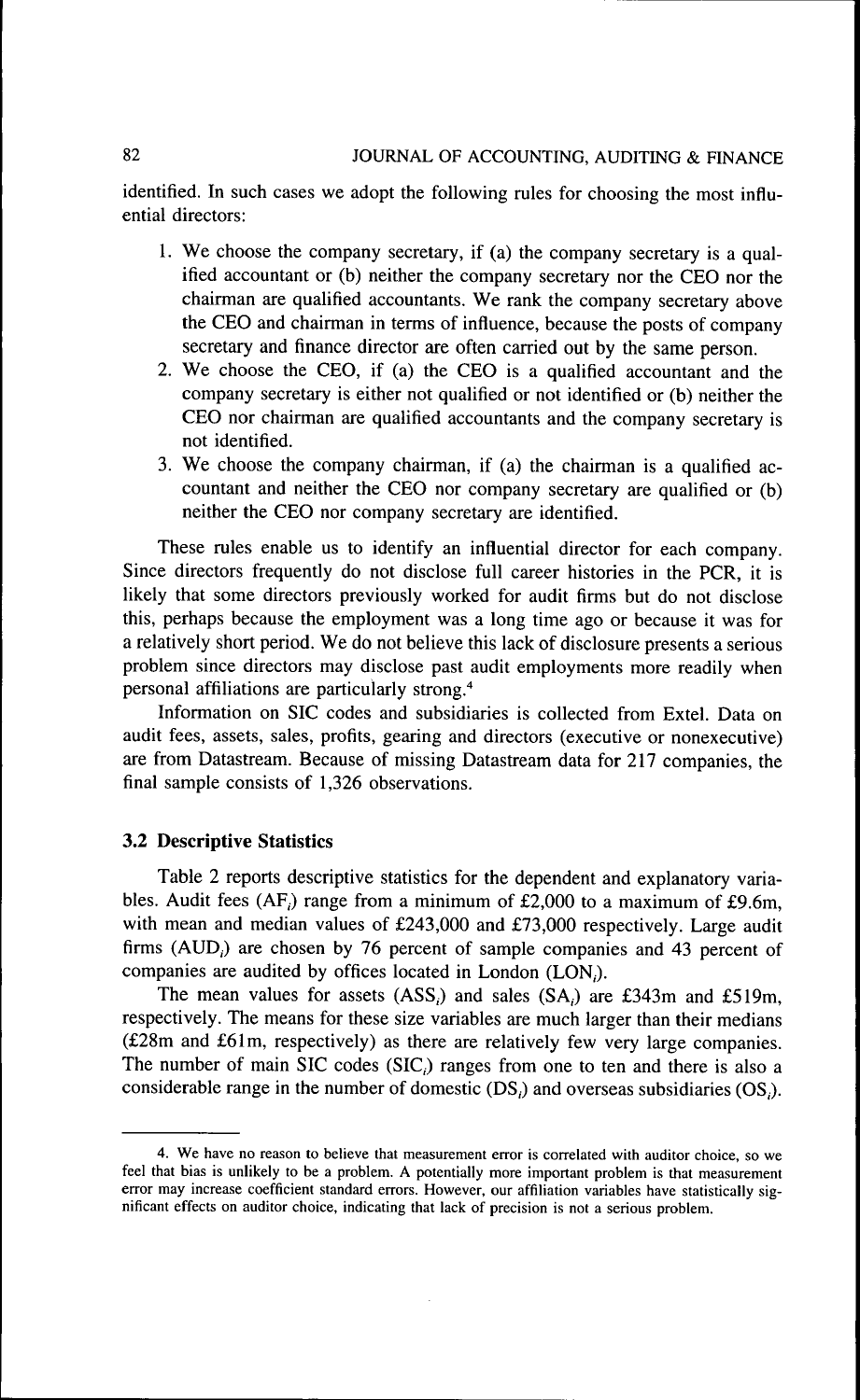| Variable          | Mean    | Median   | Minimum   | Maximum    |
|-------------------|---------|----------|-----------|------------|
| $AF_i$            | 243     | 73       | 2         | 9,600      |
| AUD.              | 0.76    |          |           |            |
| LON <sub>i</sub>  | 0.43    |          |           |            |
| ASS,              | 343,585 | 28,431   | $-13,579$ | 42,400,000 |
| $SA_i$            | 519,499 | 60,647   | 0         | 56,666,666 |
| SIC,              | 2.96    |          |           | 10         |
| DS,               | 5.73    | 4        |           | 53         |
| $OS_i$            | 4.25    |          |           | 96         |
| LoSS <sub>i</sub> | 0.22    | 0        |           |            |
| G,                | 33.38   | 27.15    | $-4,552$  | 3,020      |
| BUSY,             | 0.48    | $\theta$ | 0         |            |
| NX.               | 0.30    | 0.3      |           | 0.8        |
| LAF,              | 0.25    | 0        |           |            |
| SAF,              | 0.05    | 0        | 0         |            |

#### **Descriptive Statistics**

Note: See Table 1 for variable definitions. The AF<sub>i</sub>, ASS<sub>i</sub>, and SA<sub>i</sub> variables are in £OOOs,

Only 22 percent of companies make accounting losses (LOSS) in one or more of the past three years and there is considerable variation in gearing levels  $(G_i)$ . Nearly half of the companies (48%) have year-ends in the four-month busy period (BUSY<sub>i</sub>). The average proportion of directors who are nonexecutives  $(NX_i)$  is 30 percent and ranges from zero to 80 percent.

Affiliations with large audit firms  $(LAF)$  are disclosed by 25 percent of influential directors and affiliations with small audit firms (SAF,) are disclosed by a further 5 percent. The remaining 70 percent either did not previously work for audit firms or do not disclose past audit employments. As explained above, these directors are categorized as having no affiliations with audit firms.

## **3.3 Rank Transformations**

The means and medians reported in Table 2 reveal skewness in the audit fee  $(AF_i)$ , company size  $(ASS_i$  and  $SA_i)$ , complexity  $(SIC_i, DS_i)$ , and  $OS_i)$  and gearing  $(G_i)$  variables. Two statistical problems faced by previous audit fee studies are skewness and outlying observations. Some researchers control for the former problem using log transformations (e.g., Francis and Simon [1987]; Simon and Francis [1988]; Chan et al. [1993]; Craswell et al. [1995]). Outlying observations have generally been confronted by trimming or truncating sample distributions.

More recently, Kane and Meade (1998) show rank transformations perform better in resolving both these problems. The procedure involves replacing each observation with its rank within the sample and then dividing each observation by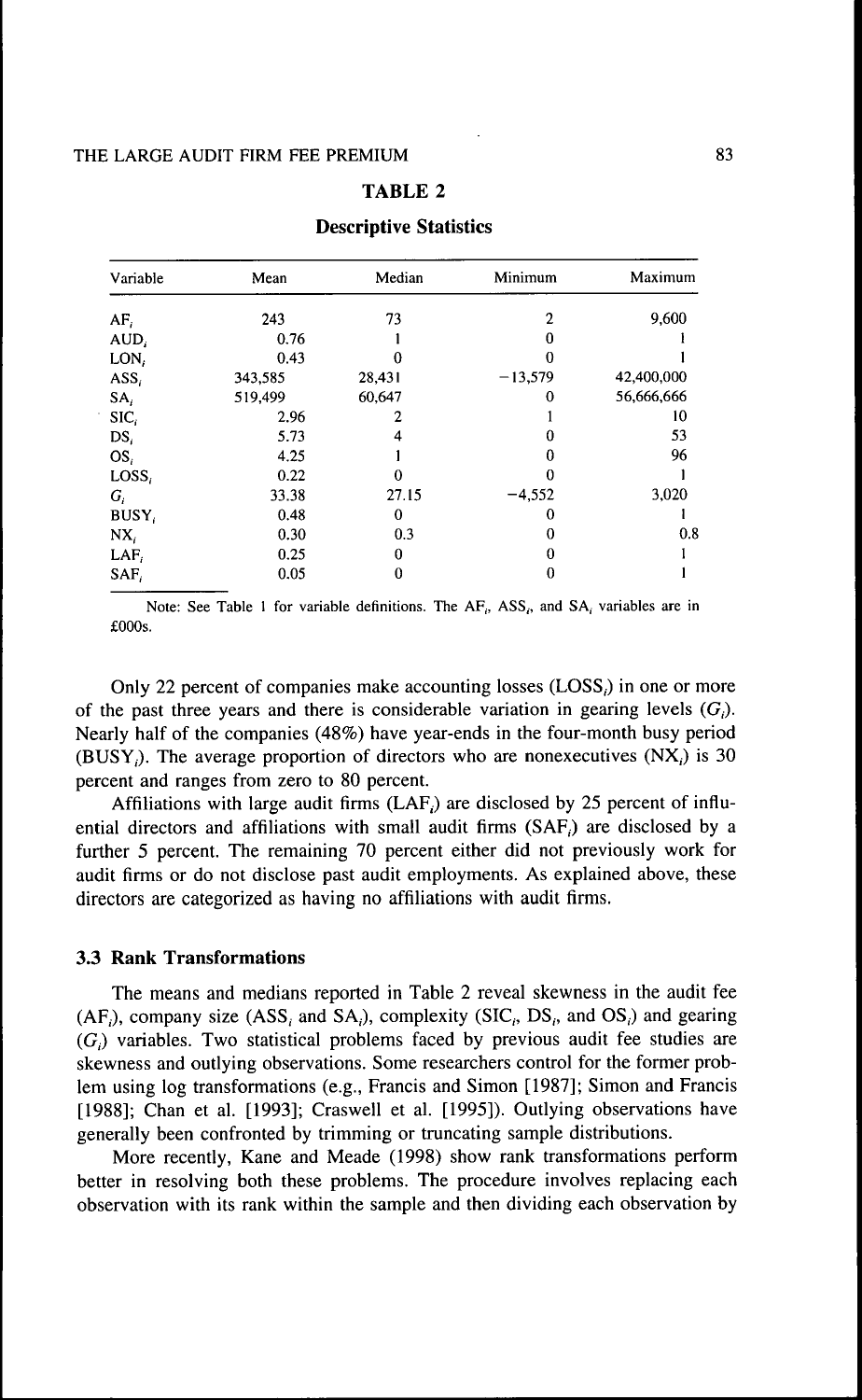|                     |            | Large Audit Firms<br>$(AUD, = 1)$ | Small Audit Firms<br>$(AUD, = 0)$ |        |  |
|---------------------|------------|-----------------------------------|-----------------------------------|--------|--|
| Variable            | Mean       | Median                            | Mean                              | Median |  |
| R(AF)               | $0.5692**$ | $0.6059**$                        | 0.2994                            | 0.2495 |  |
| $R(ASS_i)$          | $0.5411**$ | $0.5588**$                        | 0.3081                            | 0.2723 |  |
| R(SA)               | 0.5789**   |                                   | 0.3430                            | 0.2997 |  |
| $R(SIC_i)$          | $0.5302*$  | $0.6243**$                        | 0.4838                            | 0.4057 |  |
| $R(DS_i)$           | $0.5049**$ | $0.4915**$                        | 0.4083                            | 0.3969 |  |
| $R(OS_i)$           | $0.5455**$ | $0.5678**$                        | 0.4029                            | 0.2567 |  |
| LOSS,               | $0.2024**$ | $\bf{0}$                          | 0.2716                            | 0      |  |
| $R(G_i)$            | $0.5042**$ | $0.4993**$                        | 0.4449                            | 0.4269 |  |
| BUSY,               | $0.4985**$ | 0                                 | 0.4026                            | 0      |  |
| $NX_i$              | $0.3061**$ | $0.3077**$                        | 0.2702                            | 0.2857 |  |
| LAF                 | $0.2774**$ | 0                                 | 0.1565                            | 0      |  |
| SAF.                | $0.0306**$ | 0                                 | 0.1022                            | 0      |  |
| LON,                | $0.4087**$ | 0                                 | 0.5144                            |        |  |
| <b>Observations</b> | 1,013      |                                   | 313                               |        |  |

# **Descriptive Statistics for the Clients of Large and Small Audit Firms**

Note: The  $R(AF_i)$ ,  $R(ASS_i)$ ,  $R(SA_i)$ ,  $R(SIC_i)$ ,  $R(DS_i)$ ,  $R(OS_i)$ , and  $R(G_i)$  variables are rank-transformations of AF,, ASS,, SA,, SIC,, DS,, OS,, and *G,.* See Table 1 for variable definitions. \*\* (\*) Significant difference between large and small auditors' clients at the 1% (5%) levels.

 $N + 1$  (where N is the number of observations). Thus, the ranked variables are uniformly distributed between zero and one.<sup>5</sup>

We replace the audit fee  $(AF_i)$ , company size  $(ASS_i$  and  $SA_i)$ , complexity  $(SIC<sub>i</sub>, DS<sub>i</sub>, and OS<sub>i</sub>)$ , and gearing  $(G<sub>i</sub>)$  variables with their rank-transformed equivalents *(R[AF,],* ^[ASS,], *R[SA,], R[S1C,],* /?[DS,.], *R[OS,],* and *R[G,]).* Table 3 partitions the sample into 1,013 clients of large audit firms and 313 clients of small

<sup>5.</sup> Kane and Meade (1998) show rank transformations generally perform better than log or square root transformations in resolving outlier and skewness problems. They find rank transformations contain information that is obfuscated by untransformed variables or alternative transformations. Moreover, simulation studies indicate little ioss of efficiency when rank transformations are applied to normally distributed variables (Conover and Iman [1980]; Iman and Conover [1979]). Rank transformations have previously been used in event studies (Beaver et al. [1979]; Cheng et al. [1992]) and accounting disclosure studies (Lang and Lundholm [1996]; Wallace et al. [1994]; Wallace and Naser [1995]). In unreported results, we test whether alternative specifications result in better audit fee models. We find log transformations do not satisfactorily remove the estimation problems associated with highly skewed variables, particularly nonnormality. In addition, we wish to avoid the loss of information associated with sample trimming and truncation when dealing with outliers. Consistent with Kane and Meade (1998), we find rank transformations result in residuals which conform more closely to OLS assumptions. The residuals are normally distributed, spherical and uncorrelated with the explanatory variables.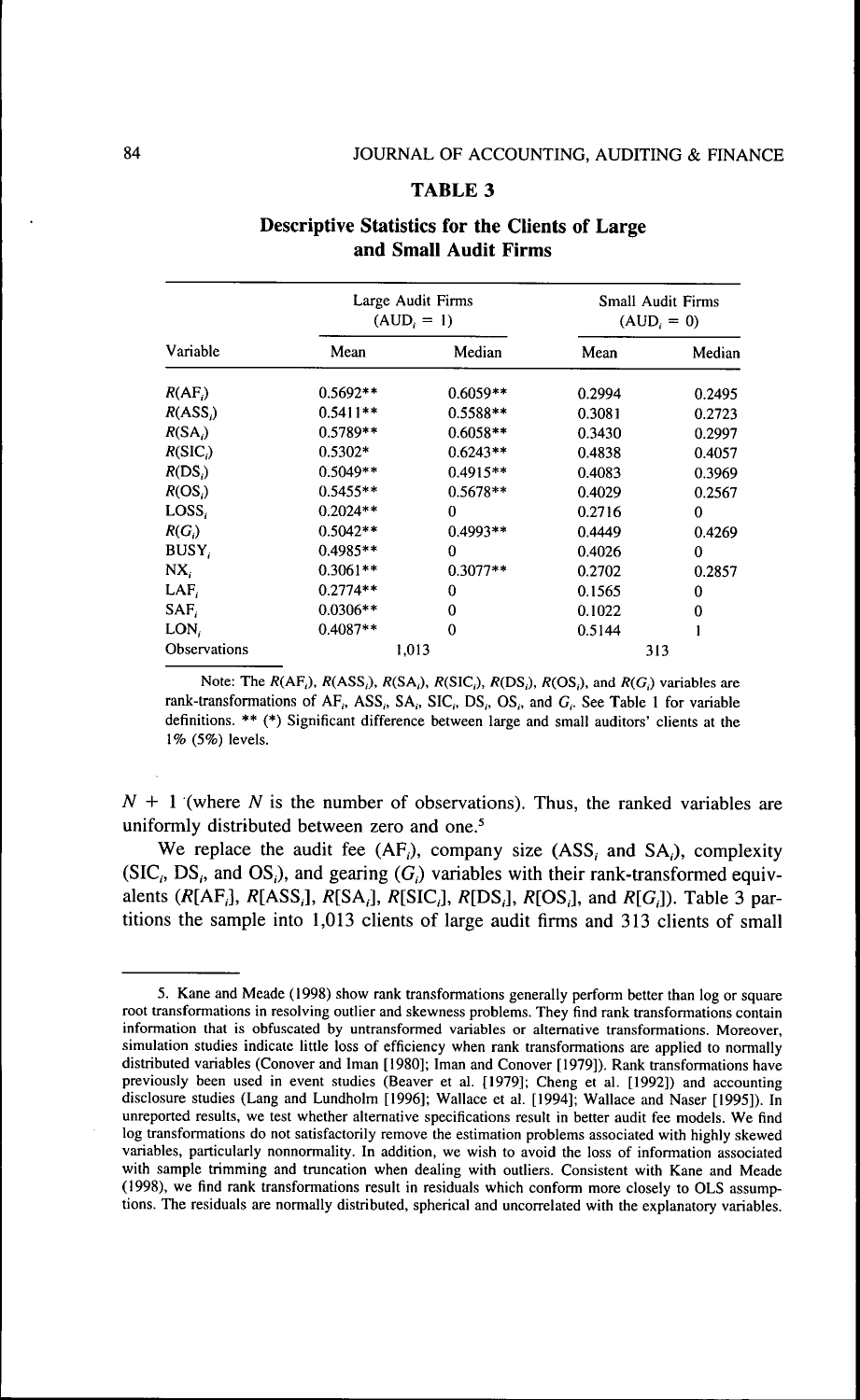audit firms and reports descriptive statistics for the rank-transformed and other variables (LOSS,, BUSY,, NX,, LAF,, LAF,, LON,).

The audit fee  $(R[AF_i])$  variable confirms that large auditors' clients pay significantly higher fees than small auditors' clients. The company size  $(R[ASS<sub>i</sub>]$  and  $R[SA_i]$ ) and complexity ( $R[SIC_i]$ ,  $R[DS_i]$ ,  $R[OS_i]$ ) variables show large auditors' clients are significantly larger and more complex than small auditors' clients. The loss dummy (LOSS) and gearing  $(R[G_1])$  show large auditors' clients are more profitable and more highly geared than small auditors' clients.

The association between large audit firms and the proportion of directors who are nonexecutives (NX,) is positive and significant. This is consistent with auditors and boards performing complementary monitoring activities and with nonexecutives preferring large audit firms. Companies hire large audit firms more often when infiuential directors are affiliated with large audit firms (LAF,). Similarly, companies hire large audit firms less often when directors are affiliated with small audit firms (SAF,).

# 4. Estimation Results

## **4.1 An Overview**

In this section, we evaluate the effects of auditor selection bias on the size of the large audit firm fee premium. First, we replicate the approach of previous studies by treating auditor choice as exogenous as in the following model:

$$
R(AF_i) = \beta_0 + \beta_1'X_i + \beta_2'Z_i + \beta_3AUD_i + u_i.
$$

Consistent with extant research, we find a significant positive coefficient on the auditor size dummy  $(\hat{\beta}_3 > 0)$ .

Next, we estimate an auditor selection model

$$
AUD_i^* = \gamma_0 + \gamma_1'X_i + \gamma_2'Y_i + \nu_i \equiv \gamma'W_i + \nu_i,
$$

and use the results to construct inverse Mills ratios ( $\hat{\lambda}_{1i}$  and  $\hat{\lambda}_{0i}$ ):

$$
\hat{\lambda}_{1i} = \frac{\phi(\hat{\gamma}'W_i)}{\Phi(\hat{\gamma}'W_i)} \text{ and } \hat{\lambda}_{0i} = \frac{\phi(\hat{\gamma}'W_i)}{1 - \Phi(\hat{\gamma}'W_i)}.
$$

Next, we estimate audit fee models for the clients of large and small audit firms and evaluate the effects of selection bias.

$$
R(AF_{1i}) = \beta_{10} + \beta'_{11}X_i + \beta'_{12}Z_i + \sigma_{1u}\lambda_{1i} + e_{1i},
$$
  

$$
R(AF_{0i}) = \beta_{00} + \beta'_{01}X_i + \beta'_{02}Z_i + \sigma_{0i}\lambda_{0i} + e_{0i}.
$$

When we allow for selectivity effects, we find the estimated fee premium is significantly larger than when selectivity is ignored (i.e.,  $\hat{\beta}_{10} - \hat{\beta}_{00} > \hat{\beta}_{3} > 0$ ). Moreover, we find the coefficients on the inverse Mills ratios are significantly negative for large auditors' clients ( $\hat{\sigma}_{1u}$  < 0) and weakly positive for small auditors'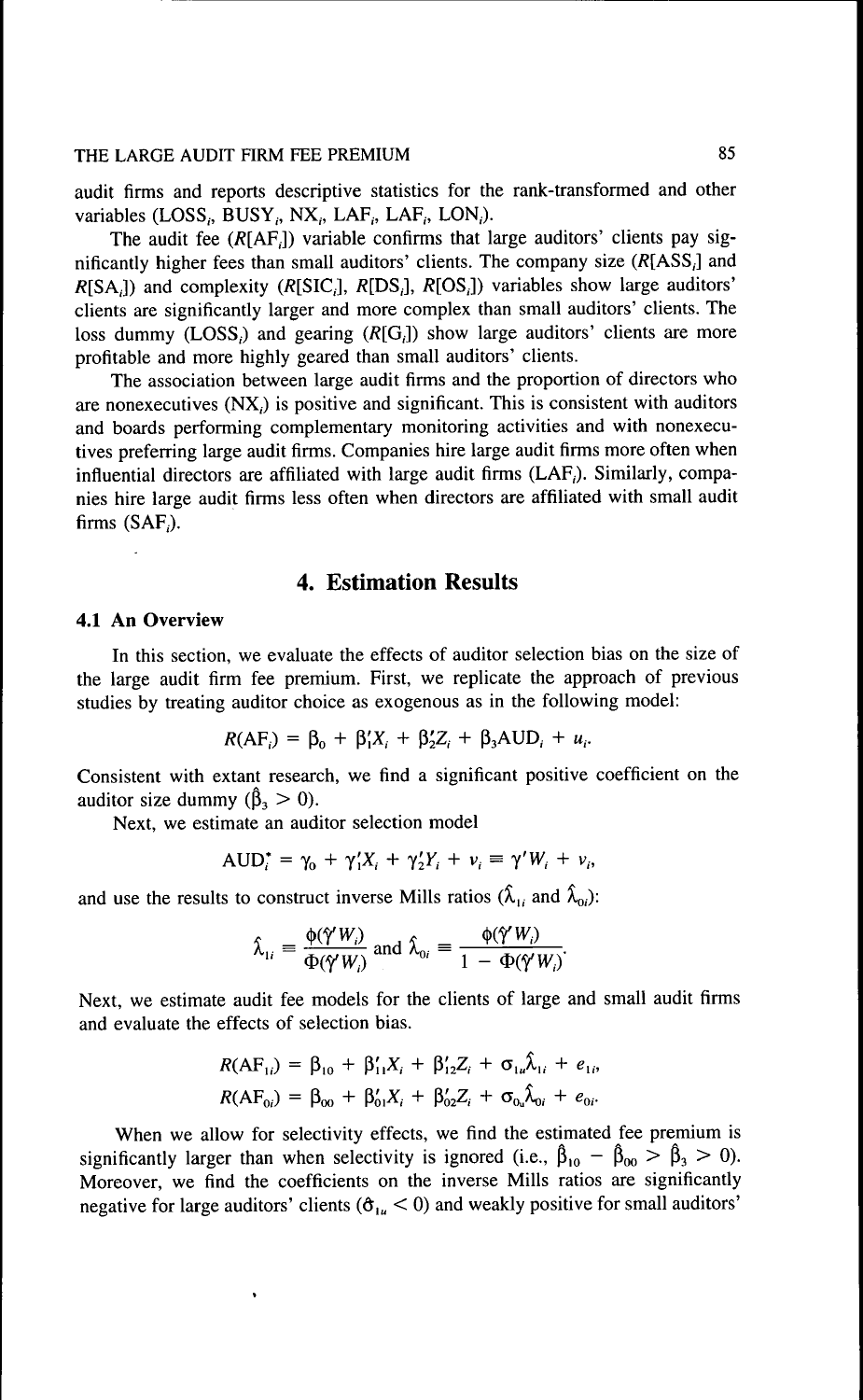|                   | <b>Expected Sign</b>    | $R(AF_i)$     | $R(AF_{1i})$ | $R(AF_{\alpha})$ |
|-------------------|-------------------------|---------------|--------------|------------------|
| $R(ASS_i)$        | $\,{}^+$                | 0.16          | 0.15         | 0.17             |
|                   |                         | $(6.28)$ **   | $(5.35)$ **  | $(3.25)$ **      |
| $R(SA_i)$         | $^{+}$                  | 0.59          | 0.60         | 0.57             |
|                   |                         | $(21.93)$ **  | $(19.79)$ ** | $(9.33)$ **      |
| $R(SIC_i)$        | $\ddot{}$               | 0.06          | 0.05         | 0.05             |
|                   |                         | $(4.96)$ **   | $(4.02)$ **  | $(2.22)^*$       |
| $R(DS_i)$         | $^{+}$                  | 0.09          | 0.07         | 0.18             |
|                   |                         | $(6.97)$ **   | $(4.69)$ **  | $(5.95)$ **      |
| $R(OS_i)$         | $+$                     | 0.23          | 0.24         | 0.19             |
|                   |                         | $(17.76)$ **  | $(17.02)$ ** | $(5.99)$ **      |
| LOSS <sub>i</sub> | $+$                     | 0.04          | 0.05         | 0.02             |
|                   |                         | $(5.22)$ **   | $(5.11)**$   | (1.59)           |
| $R(G_i)$          | $\ddot{}$               | 0.05          | 0.06         | 0.05             |
|                   |                         | $(4.76)$ **   | $(4.03)$ **  | $(2.60)$ **      |
| BUSY,             | $\ddot{}$               | 0.01          | 0.02         | 0.01             |
|                   |                         | $(2.33)*$     | $(2.39)*$    | (0.37)           |
| $LON_i$           | $\ddot{}$               | 0.05          | 0.05         | 0.04             |
|                   |                         | $(7.89)$ **   | $(6.75)$ **  | $(3.72)$ **      |
| $AUD_i$           | $\ddot{}$               | 0.05          |              |                  |
|                   |                         | $(6.80)$ **   |              |                  |
| Constant          | $\overline{\mathbf{r}}$ | $-0.18$       | $-0.12$      | $-0.18$          |
|                   |                         | $(-18.45)$ ** | $(-9.69)$ ** | $(-9.77)$ **     |
| Observations      |                         | 1,326         | 1,013        | 313              |
| $R^2$             |                         | 86.6%         | 84.7%        | 82.4%            |

#### **Audit Fee Models Ignoring Selectivity Effects**

Note: Column 1 includes audit firm size as a dummy variable (eq. [1]). Columns 2 and 3 are estimated separately for large and small auditors' clients (eqs. [4] and [5]). *t* statistics are given in parentheses. \*\* (\*) Significant at the 1% (5%) levels. See Tables 1 and 3 for variable definitions.

clients ( $\hat{\sigma}_{0u} \ge 0$ ). These results are consistent with selectivity effects being caused by unobserved quality differences between large and small auditors' clients.

# **4.2 The Large Audit Firm Fee Premium Ignoring Selectivity**

Table 4 reports the results from audit fee regressions when the effects of auditor selection are ignored. Column 1 replicates the approach of previous studies by including auditor size (AUD,) as an exogenous predictor of audit fees (eq. [1]). Columns 2 and 3 estimate audit fee regressions separately for large and small auditors' clients (eqs. [4] and [5]) but do not control for selectivity.

The results in column 1 are consistent with those reported in prior audit fee studies. The coefficient on auditor size is positive ( $\hat{\beta}_3 = 0.05$ ) and statistically significant. Therefore, large auditors' clients pay higher fees than small auditors' clients after controlling for observed client characteristics  $(X_i)$  and audit office lo-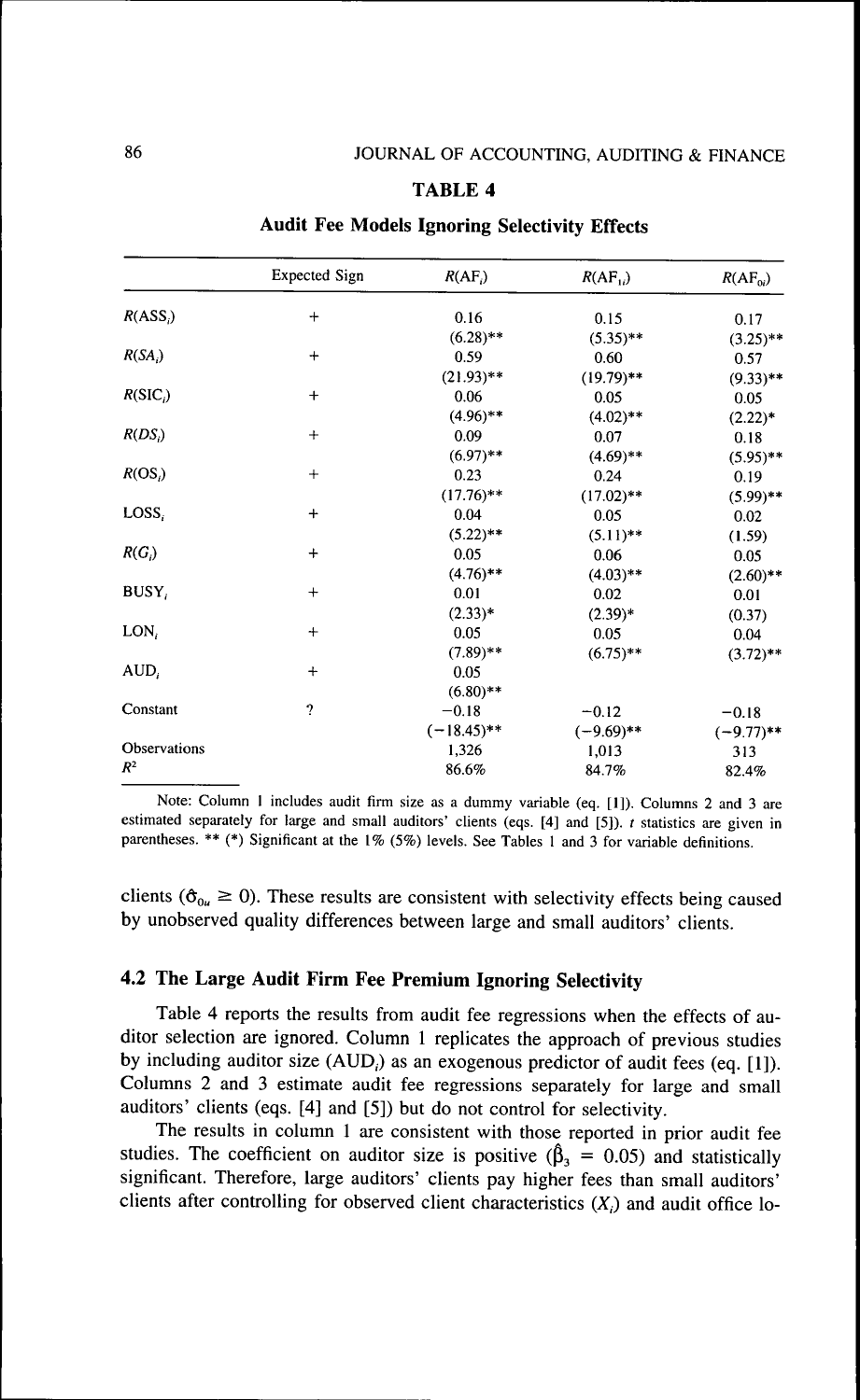cation ( $Z_i$ ). The estimated premium ( $\hat{\beta}_{10} - \hat{\beta}_{00}$ ) in columns 2 and 3 is 0.06 (=  $-0.12 - [-0.18]$ , which is not significantly different from the 0.05 estimate in column 1. The insignificant difference is unsurprising as the fee regressions in Table 4 treat auditor choice as exogenous. We use the 0.06 estimate to calculate the median premium when selectivity effects are ignored. Since the median firm lies in the 50th centile and ranked audit fees are uniformly distributed between zero and one, the median premium is simply the difference in fees paid by companies in the 47th (=  $0.5 - 0.03$ ) and 53rd (=  $0.5 + 0.03$ ) centiles. Companies in the 47th and 53rd centiles pay fees of £65,000 and £79,000 respectively, giving a median premium of £14,000. As a percentage of median fees  $(£73,000)$  the premium is 19.2 percent, similar to the 24 percent premium estimated by Pong and Whittington (1994).

The signs of the coefficients in columns 2 and 3 are the same for large and small audit firms and, in general, there are no significant differences between coefficient estimates ( $\beta'_{11} = \beta'_{01}$  and  $\beta'_{12} = \beta'_{02}$ ). The only exception is the domestic subsidiaries variable  $(R([DS_i])$ , which has a significantly smaller impact on the fees of large auditors' clients (0.07) than on the fees of small auditors' clients (0.18). This is possibly due to large audit firms having more offices and therefore lower transport costs compared to small audit firms.

As expected, there is a significant positive relation between company size  $(R[ASS_i]$  and  $R[SA_i]$ ) and audit fees. In addition, audit fees are positively associated with client complexity as measured by the number of SIC codes  $(R[SIC_i])$  and the number of domestic  $(R[DS,])$  and overseas  $(R[OS,])$  subsidiaries. High-risk companies are charged higher fees, as shown by the significant positive coefficients on the loss dummy  $(LOSS<sub>i</sub>)$  and gearing  $(R[G<sub>i</sub>])$ . Audit fees are also higher during the busy season (BUSY<sub>i</sub>) and when audit offices are located in London (LON<sub>i</sub>).

## **4.3**. **Evaluating the Effects of Selection Bias on Audit Fees**

Table 5 reports the effects of selectivity using the two-stage approach. In the first stage, we estimate auditor selection models (columns 1 and 2). In the second stage, we estimate audit fee regressions for large and small auditors' clients taking into account selectivity effects (columns 3 and 4).<sup>6</sup> Columns 1 and 2 correspond to eq. (3), while columns 3 and 4 correspond to eqs. (6) and (7).

In columns 1 and 2, the coefficient estimates for the auditor choice models are mostly consistent with prior expectations.<sup>7</sup> The coefficients on the company size variables  $(R[ASS,]$  and  $R[SA,])$  show large companies hire large audit firms more often than small audit firms. Companies also hire large audit firms more often when they have subsidiaries located overseas  $(R[OS<sub>i</sub>])$ . Affiliations between audit firms and influential directors (LAF, and SAF,) are important in explaining auditor choice.

<sup>6.</sup> To assess the validity of the auditor choice models, we generate simulated residuals and find no evidence of heteroscedasticity or omitted variables problems (Gourieroux et al. [1987]).

<sup>7.</sup> The  $R^2$ s in columns 1 and 2 are the pseudo  $R^2$ s that one obtains from probit models.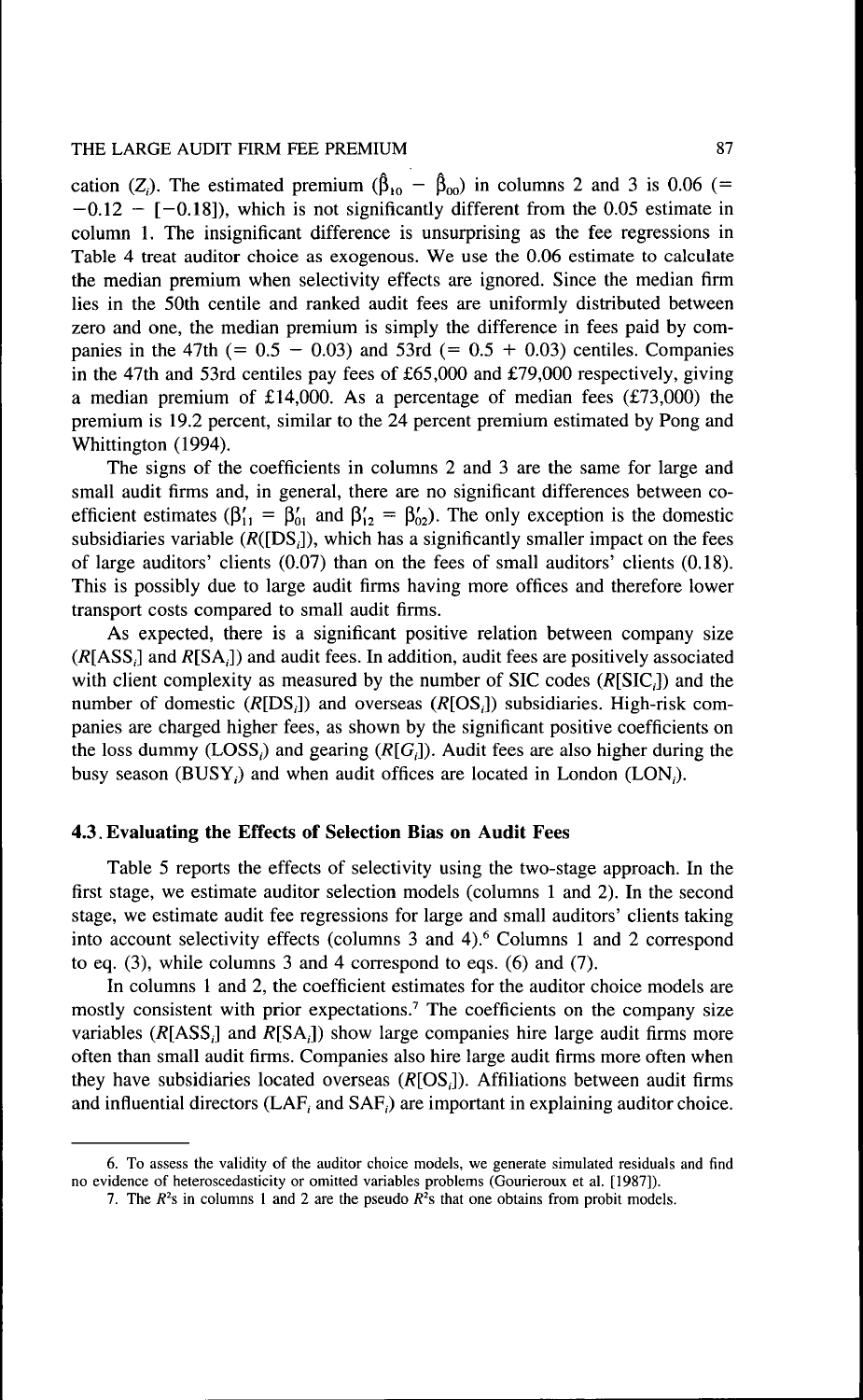| $\ddot{\phantom{0}}$       | <b>Expected Sign</b>       | $AUD_i$      | $AUD^*$      | <b>Expected Sign</b>       | $R(AF_{1i})$ | $R(AF_{0i})$ |
|----------------------------|----------------------------|--------------|--------------|----------------------------|--------------|--------------|
| $R(ASS_i)$                 | $+$                        | 0.73         | 0.72         | $\ddag$                    | 0.12         | 0.15         |
|                            |                            | $(2.65)$ **  | $(2.65)$ **  |                            | $(4.07)$ **  | $(2.62)$ **  |
| $R(SA_i)$                  | $^{+}$                     | 1.66         | 1.49         | $\ddot{}$                  | 0.54         | 0.53         |
|                            |                            | $(5.36)$ **  | $(5.22)$ **  |                            | $(15.82)$ ** | $(7.60)$ **  |
| $R(SIC_i)$                 | $\ddot{}$                  | $-0.23$      |              | $\ddot{}$                  | 0.05         | 0.06         |
|                            |                            | $(-1.38)$    |              |                            | $(4.20)$ **  | $(2.29)*$    |
| $R(DS_i)$                  | $\ddot{}$                  | $-0.28$      |              | $\div$                     | 0.07         | 0.18         |
|                            |                            | $(-1.55)$    |              |                            | $(4.60)$ **  | $(5.93)$ **  |
| $R(OS_i)$                  | $\ddot{}$                  | 0.53         | 0.50         | $\ddag$                    | 0.22         | 0.18         |
|                            |                            | $(2.84)$ **  | $(2.72)$ **  |                            | $(14.77)$ ** | $(5.64)$ **  |
| LOSS,                      | ?                          | 0.37         | 0.37         | $+$                        | 0.04         | 0.01         |
|                            |                            | $(3.47)$ **  | $(3.50)$ **  |                            | $(3.15)$ **  | (0.78)       |
| $R(G_i)$                   | ?                          | 0.08         |              | $\ddot{}$                  | 0.06         | 0.05         |
|                            |                            | (0.52)       |              |                            | $(4.12)$ **  | $(2.62)$ **  |
| BUSY,                      | $\boldsymbol{\mathcal{P}}$ | 0.07         |              | $+$                        | 0.02         | 0.01         |
|                            |                            | (0.80)       |              |                            | $(2.46)*$    | (0.35)       |
| LON,                       |                            |              |              | $\ddot{}$                  | 0.05         | 0.04         |
|                            |                            |              |              |                            | $(6.92)$ **  | $(3.77)$ **  |
| LAF                        | $\ddot{}$                  | 0.29         | 0.29         |                            |              |              |
|                            |                            | $(2.78)$ **  | $(2.76)$ **  |                            |              |              |
| SAF.                       |                            | $-0.55$      | $-0.56$      |                            |              |              |
|                            |                            | $(-3.07)$ ** | $(3.13)$ **  |                            |              |              |
| NX,                        | $\ddot{}$                  | 2.17         | 2.19         |                            |              |              |
|                            |                            | $(3.99)$ **  | $(4.02)$ **  |                            |              |              |
| $\pmb{\hat{\lambda}}_{1i}$ |                            |              |              |                            | $-0.09$      |              |
|                            |                            |              |              |                            | $(-3.02)$ ** |              |
| $\hat{\lambda}_{0i}$       |                            |              |              | $\ddot{}$                  |              | 0.04         |
|                            |                            |              |              |                            |              | (1.19)       |
| Constant                   | $\boldsymbol{\mathcal{P}}$ | $-1.19$      | $-1.27$      | $\boldsymbol{\mathcal{P}}$ | $-0.03$      | $-0.19$      |
|                            |                            | $(-5.85)$ ** | $(-6.61)$ ** |                            | $(-0.96)$    | $(-9.08)$ ** |
| Observations               |                            | 1,326        | 1,326        |                            | 1,013        | 313          |
| $R^2$                      |                            | 18.9%        | 18.5%        |                            | 84.8%        | 82.5%        |

**Evaluating the Effects of Auditor Selection Bias on Audit Fees**

Note: Columns 1 and 2 are probit auditor choice models (eq. [3]). Columns 3 and 4 are audit fee regressions for large and small auditors' clients (eqs. [6] and [7]). z and *t* statistics are given in parentheses. \*\* (\*) Significant at the 1% (5%) levels. See Tables 1 and 3 for variable definitions.

Companies hire large (small) audit firms more often when directors disclose past employments with large (small) audit firms. Audit firm size is positively associated with the proportion of directors who are nonexecutives  $(NX_i)$ . The remaining explanatory variables ( $R[SIC_i]$ ,  $R[DS_i]$ ,  $R[G_i]$ , and  $BUSY_i$ ) do not significantly affect auditor choice and are omitted from column 2.

We use the results in column 2 to construct the inverse Mills ratios  $(\hat{\lambda}_{1i})$  and  $\hat{\lambda}_{0i}$ , which are included in columns 3 and 4 in order to control for selectivity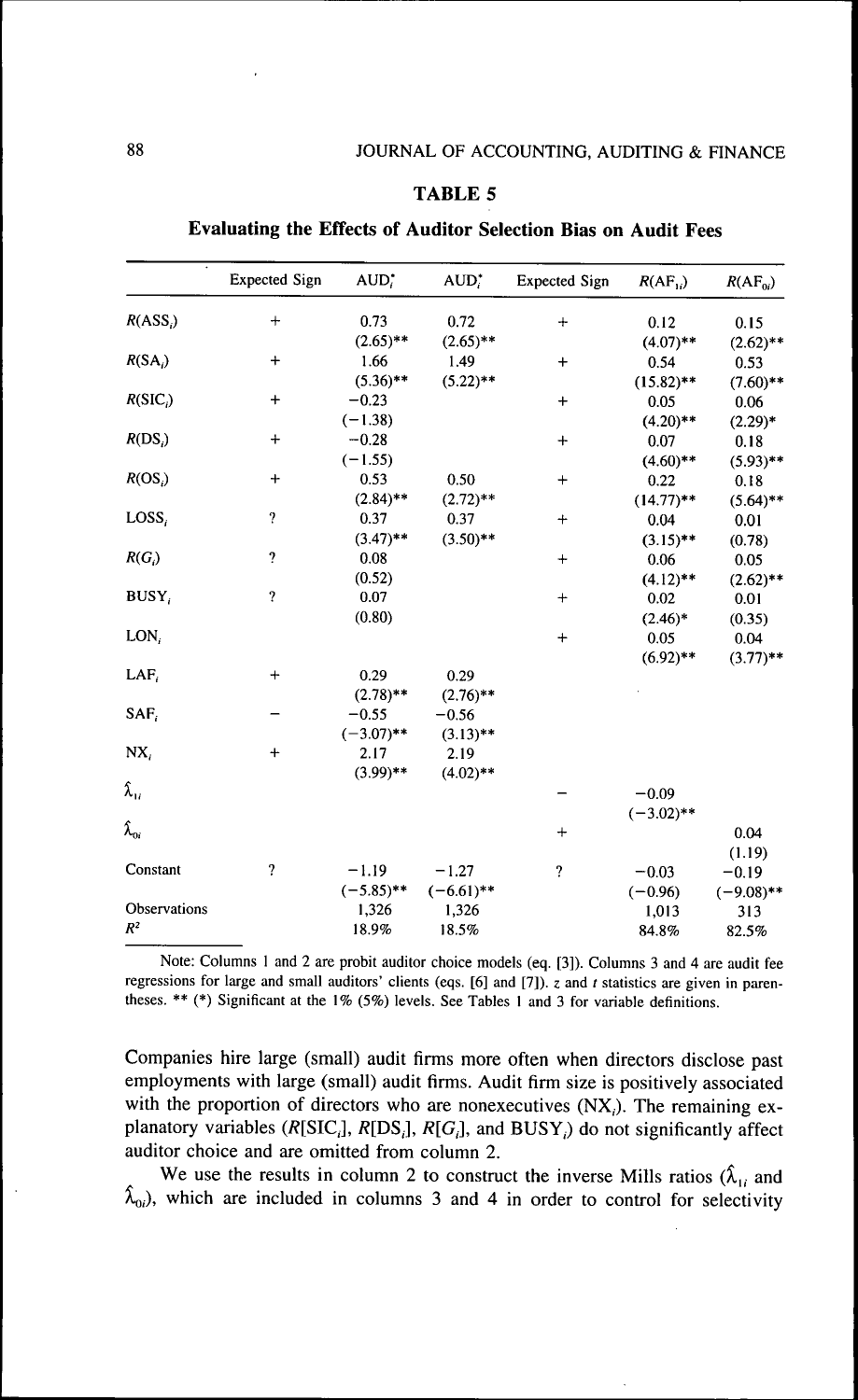effects. Column 3 (eq. [6]) is estimated for large auditors' clients while column 4 (eq. [7]) is estimated for small auditors' clients. After controlling for selectivity, the estimated fee premium  $(\hat{\beta}_{10} - \hat{\beta}_{00})$  is 0.16 (= -0.03 - [-0.19]). The difference between the estimated premia in Tables 4 and 5 (0.06 and 0.16) is statistically significant at the 1% level. The effect of selectivity on the fee premium is also significant from an economic point of view. We use the 0.16 estimate to calculate the median premium taking into account selectivity effects. Companies in the 42nd  $(0.5 - 0.08)$  and 58th  $(0.5 + 0.08)$  centiles pay fees of £52,000 and £91,000 respectively, giving a median premium of £39,000. As a percentage of median fees (£73,000) the premium is 53.4 percent. We conclude the large audit firm fee premium is more than twice as large when one controls for auditor selection bias (53.4% compared to 19.2%).

The effects of selectivity can also be seen from the coefficients on the inverse Mills ratios ( $\hat{\lambda}_{1i}$  and  $\hat{\lambda}_{0i}$ ). The coefficient for large auditors' clients in column 3 is negative and statistically significant ( $\hat{\sigma}_{1u}$  < 0). This means large auditors' clients pay lower fees than randomly selected companies would pay to large auditors (i.e.,  $\hat{\sigma}_{1u}\hat{\lambda}_{1i} = E[u_{1i} | \text{AUD}_i = 1] < 0 \Leftrightarrow E[\text{AF}_{1i} | \text{AUD}_i = 1] < E[\text{AF}_{1i}])$ . The coefficient for small auditors' clients in column 4 is positive but not statistically significant  $(\mathfrak{G}_{1})$   $\geq$  0). This means small auditors' clients pay fees that are at least as high as randomly selected companies would pay to small auditors (i.e.,  $\hat{\sigma}_{0u} \hat{\lambda}_{0i} = E[u_{0i}]$ AUD, = 0]  $\geq 0 \Leftrightarrow E[AF_{0i} \mid AUD_i = 0] \geq E[AF_{0i}].$  These results are consistent with selectivity effects being caused by unobserved quality differences between large and small auditors' clients. In particular, high-quality companies tend to hire large audit firms and pay lower audit fees than randomly selected companies would pay.

## 5. Conclusions

After controlling for client characteristics, studies often find large audit firms earn significantly higher fees than small audit firms. However, extant research on audit fees treats auditor choice as exogenous. In contrast, this paper takes into account that companies are not randomly assigned to audit firms. We examine the large audit firm fee premium when auditor choice is treated as endogenous.

We find the effects of auditor selection on audit fees are statistically and economically significant. The premium earned by large audit firms is more than twice as large when selectivity bias is taken into account (53.4% compared to 19.2%). The importance of selectivity effects should not be too surprising given the predictions of analytical research. Theory suggests high quality companies are more likely to hire large audit firms and are more likely to pay low fees (Titman and Trueman [1986]; Thornton and Moore [1993]). Our results indicate large auditors attract clients that are of higher than average quality and require less than average audit effort. Previous fee studies significantly underestimate the returns attributable to higher audit quality, because they ignore the advantageous (adverse) selection effects experienced by large (small) auditors. A task for future research is to esti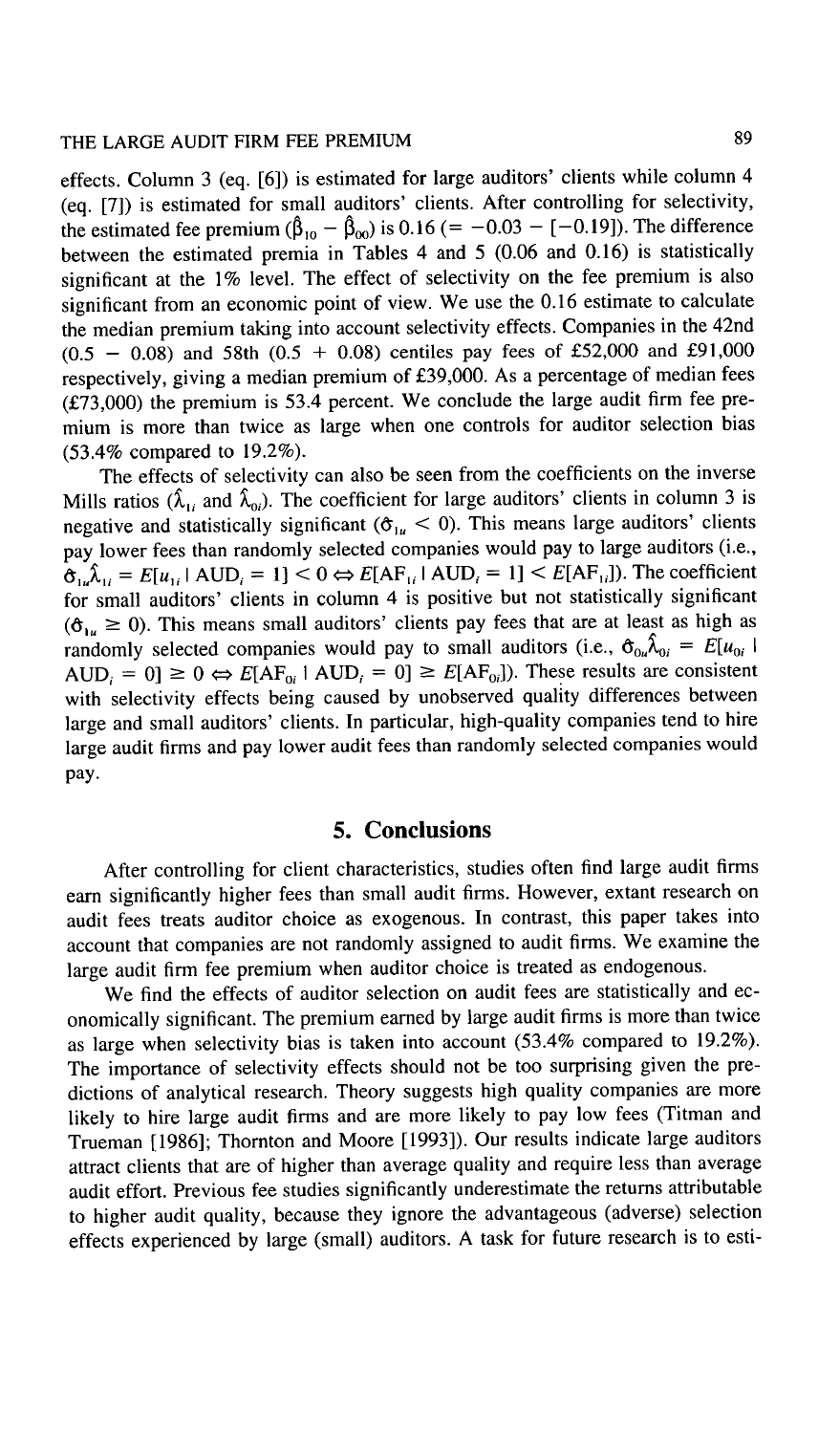mate the effects of selectivity in countries where no large audit firm fee premiums have been found.

#### **REFERENCES**

- Anderson, T., and D. Zeghal. 1994. "The Pricing of Audit Services: Further Evidence from the Canadian Market." *Accounting and Business Research* 24 (Summer): 195-207.
- Auditing Practices Board. 1995. *Statement of Auditing Standards 400: Audit Evidence.* London- APB (March).
- Beaver, W. H., R. Clarke, and W. F. Wright. 1979. "The Association between Unsystematic Security Returns and the Magnitude of Earnings Forecast Errors." *Journal of Accounting Research* 17 (Fall): 316-340.
- Chan, P., M. Ezzamel, and D. Gwilliam. 1993. "Determinants of Audit Fees for Quoted UK Companies." *Journal of Business Finance and Accounting* 20:765-786.
- Cheng, C. S., W. S. Hopwood, and J. C. McKeown. 1992. "Non-Linearity and Specification Problems in Unexpected Earnings Response Regression Model." *Accounting Review* 67:579-598.
- Chung, D., and W. Lindsay. 1988. "The Pricing of Audit Services: The Canadian Perspective." *Contemporary Accounting Research* 5:19-46.
- Conover, W. J., and R. L. Iman. 1980. "The Rank Transformation as a Method of Discrimination with Some Examples." *Communication in Statistics*—*Theory and Methods* 9:465-487.
- Craswell, A. T., J. R. Francis, and S. L. Taylor. 1995. "Auditor Brand Name Reputations and Industry Specializations." *Journal of Accounting and Economics* 20:297-322.
- Datar, S., G. Feltham, and J. Hughes. 1991. "The Role of Audits and Audit Quality in Valuing New Issues." *Journal of Accounting and Economics* 14:3^9.
- DeFond, M. 1992. "The Association between Changes in Client Firm Agency Costs and Auditor Switching." *Auditing: A Journal of Practice and Theory* 11:16-31.
- DeFond, M., J. R. Francis, and T. J. Wong. 2000. "Auditor Industry Specialisation and Market Segmentation: Evidence from Hong Kong." Auditing: A Journal of Practice and Theory 19:49-66.
- Firth, M. 1985. "An Analysis of Audit Fees and their Determinants in New Zealand." *Auditing: A Journal of Practice and Theory* 4:23-37.
- Firth, M. 1997. "The Provision of Non-Audit Services and the Pricing of Audit Fees." *Journal of Business Finance and Accounting* 24:511-525.
- Firth, M., and A. Smith. 1992. "Selection of Auditor Firms by Companies in the New Issue Market." Applied Economics 24:247-255.
- Francis, J. 1984. "The Effect of Audit Firm Size on Audit Prices." *Journal of Accounting and Economics* 6:133-151.
- Francis, J, R., and D. T. Simon. 1987. "A Test of Auditor Pricing in the Small Client Segment of the US Market." *Accounting Review* 62:145-157.
- Francis, J., and D. Stokes. 1986. "Audit Prices, Product Differentiation and Scale Economies: Further Evidence from the Australian Market." *Journal of Accounting Research* 24:383-393.
- Francis, J., and E. Wilson. 1988. "Auditor Changes: A Joint Test of Theories Relating to Agency Costs and Auditor Differentiation." *Accounting Review* 63:663-682.
- Gourieroux, C, A. Monfort, E. Renault, and A. Trognon. 1987. "Simulated Residuals." *Journal of Econometrics* 34:201-252.
- Gul, F. 1999. "Audit Prices, Product Differentiation and Economic Equilibrium." *Auditing: A Journal of Practice and Theory* 18:90-100.
- Heckman, J. 1979. "Sample Selection Bias as a Specification Error." *Econometrica* 47:153-161.
- Iman, R. L., and W. J. Conover. 1979. "Use of the Rank Transform in Regression." *Technometrics* 21- 499–509.<br>Johnson, E., N. Walker, and E. Westergaard. 1995. "Supplier Concentration and Pricing of Audit
- Johnson, E., N. Walker, and E. Westergaard. 1995. "Supplier Concentration and Pricing of Audit Services in New Zealand." *Auditing: A Journal of Practice and Theory* 14:74-89.
- Johnson, W., and T. Lys. 1990. "The Market for Audit Services: Evidence from Voluntary Auditor Changes." *Journal of Accounting and Economics* 12:281-308.
- Kane, G. D., and N. L. Meade. 1998. "Ratio Analysis Using Rank Transformation." *Review of Quantitative Finance and Accounting* 10:59-74.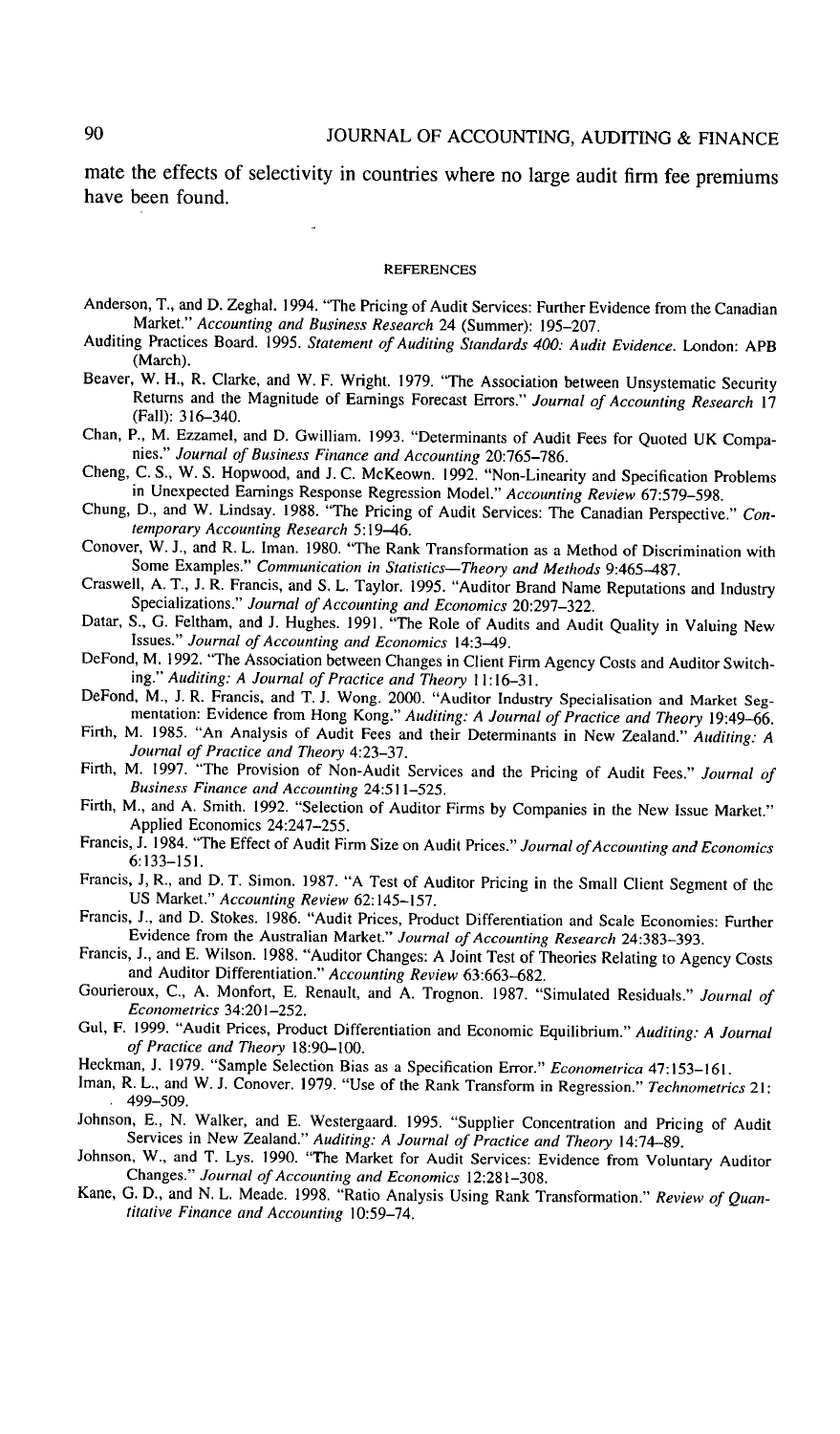- Krishnan, J., and J. Krishnan. 1997. "Litigation Risk and Auditor Resignations." *Accounting Review* 72:539-560.
- Lang, M., and R. Lundholm. 1996. "Corporate Disclosure Policy and Analyst Behaviour." *Accounting Review 1:461-492.*
- Langendijk, H. 1997. "The Market for Audit Services in the Netherlands." *European Accounting Review* 6:253-264.
- Lee, D. S. 1996. "Auditor Market Share, Product Differentiation and Audit Fees." *Accounting and Business Research* 26:315-324,
- Maddala, G, S, 1983, *Limited-Dependent and Qualitative Variables in Econometrics.* Cambridge: Cam, bridge University Press.
- Moizer, P, 1997, "Auditor Reputation: The International Empirical Evidence," *International Journal of Auditing* 1:61-74,
- Palmrose, Z,-V, 1986, "Audit Fees and Auditor Size: Further Evidence," *Journal of Accounting Research* 24:97-110,
- Pong, C. M., and G. Whittington. 1994. "The Determinants of Audit Fees: Some Empirical Models." *Journal of Business Finance and Accounting* 21 (8): 1071-1095,
- Simon, D, 1995, "The Market for Audit Services in South Africa," *tntemational Journal of Accounting* 30:356-365,
- Simon, D,, R, Ramanan, and A, Dugar, 1986, "The Market for Audit Services in India," *International Journal of Accounting* 21:27-35,
- Simon, D,, S, Teo, and G, Trompeter, 1992, "A Comparative Study of the Market for Audit Services in Hong Kong, Malaysia and Singapore," *International Journal of Accounting* 27:234—253,
- Simon, D, T,, and J, R, Francis, 1988, "The Effects of Auditor Change on Audit Fees: Tests of Price Cutting and Price Recovery," *Accounting Review* 63 (April): 255-269,
- Simunic, D, 1980, "The Pricing of Audit Services: Theory and Evidence," *Journal of Accounting Research 22:16\-\9O.*
- Thornton, D, B,, and G, Moore, 1993, "Auditor Choice and Audit Fee Determinants." *Journal of Business Finance and Accounting* 20 (3): 333-349,
- Titman, S., and B, Trueman, 1986, "Information Quality and the Valuation of New Issues," *Journal of Accounting and Economics* 8:159-172,
- Wallace, R, S,, and K, Naser, 1995, "Firm-Specifie Determinants of the Comprehensiveness of Mandatory Disclosure in the Corporate Annual Reports of Firms Listed on the Stock Exchange of Hong Kong," *Accounting and Public Policy* 14:41-53,
- Wallace, R. S., K. Naser, and A. Mora. 1994. "The Relationship between the Comprehensiveness of Corporate Annual Reports and Firm Characteristics in Spain," *Accounting and Business Research* 25:41-53,